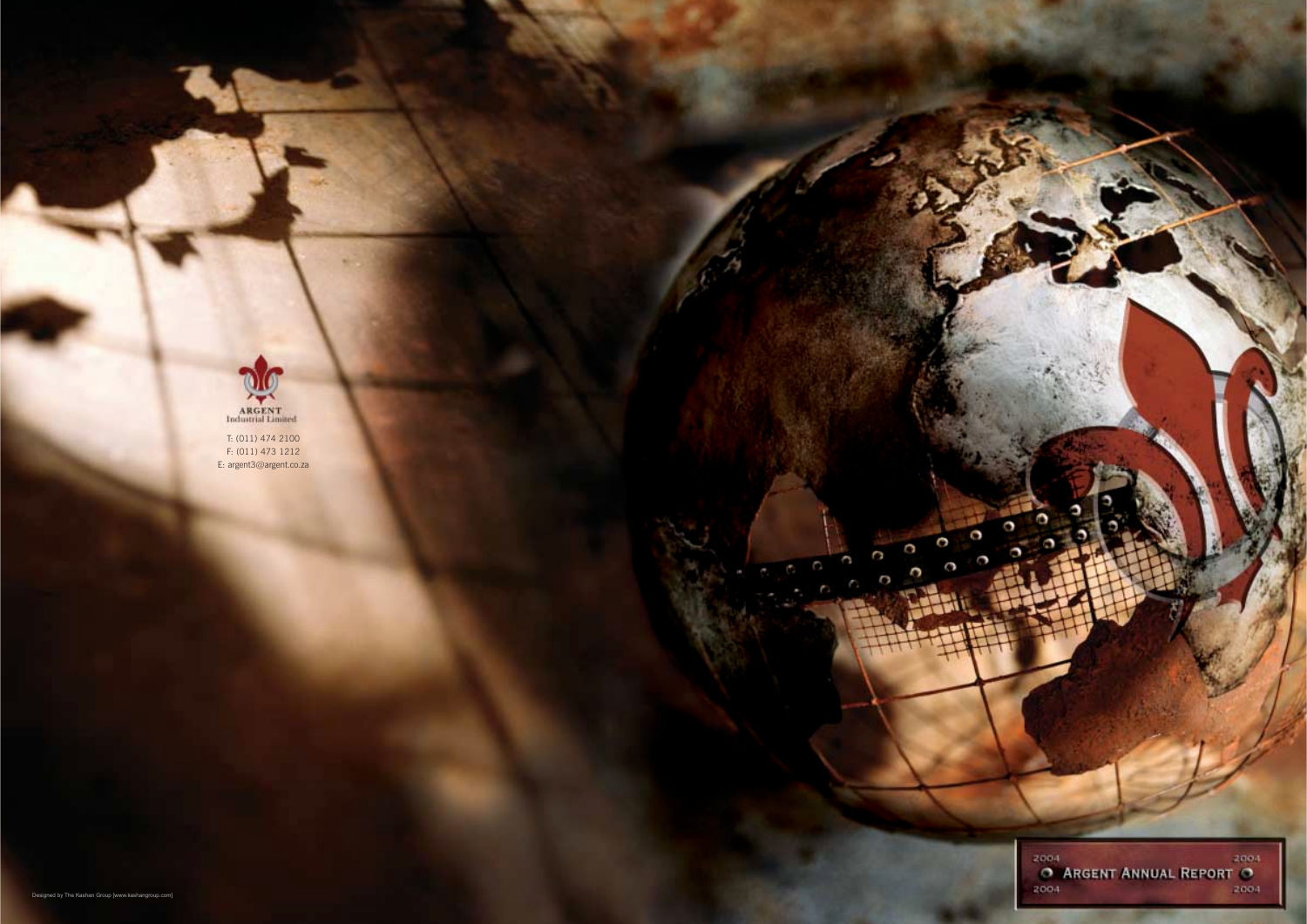# o CONTENTS o

- Corporate Profile
- Group Key Values
- Operation Locations
- Financial Highlights
- Five Year Review
- Directorate & Management
- Chairmanís Statement
- Corporate Governance Report
- Chief Executive Officerís Review
- Value Added Statement

- Index to Group Annual Financial Statements
- Report of the Independent Auditors
- Directorsí Report
- 18 BALANCE SHEETS
- Income Statements
- 20 STATEMENTS OF CHANGES IN EQUITY
- 21 CASH FLOW STATEMENTS
- 22 NOTES TO FINANCIAL STATEMENTS
- Subsidiary Companies
- Analysis of Shareholders / Beneficial Holders
- Shareholders in Excess of Five Percent
- Directorsí Shareholding
- JSE Securities Exchange Performance
- Summary of Shareholder Spread
- Notice of Annual General Meeting Form of Proxy

#### Financials

*website address: www.argent.co.za email address: argent3@argent.co.za*

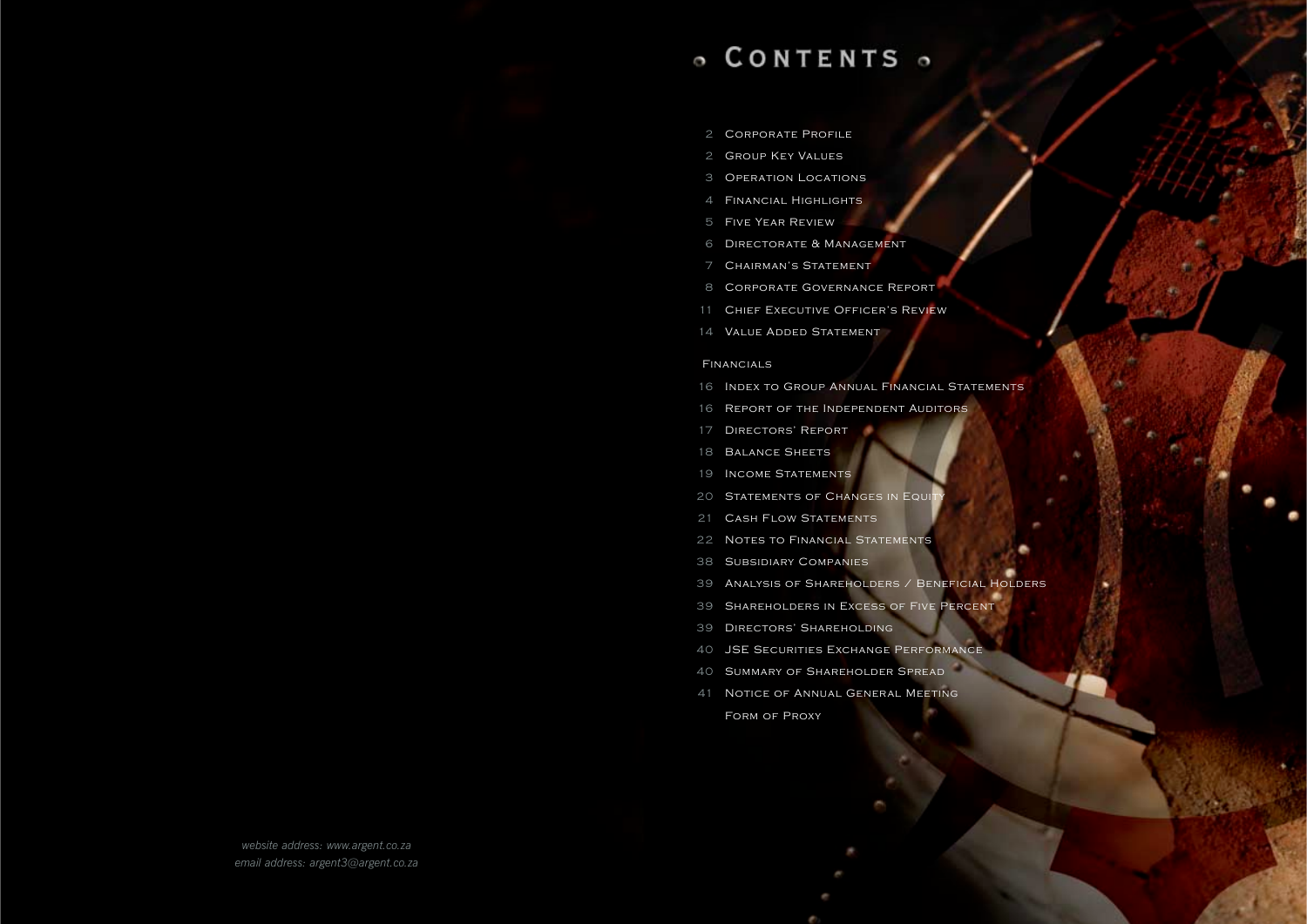

Argent Richards Bay *KwaZulu Natal* Bavarian Metal Industries

*Gauteng*

Excalibur Vehicle Accessories

*Gauteng*

Giflo Engineering *North West Province* Hendor Mining Supplies

*Gauteng*

Jetmaster Cape *Western Cape*

Jetmaster *Gauteng*

Kochís Cut & Supply *KwaZulu Natal* Phoenix Steel East London *Eastern Cape* Phoenix Steel Gauteng

*Gauteng*

Phoenix Steel Mpumalanga *Mpumalanga* Phoenix Steel Natal *KwaZulu Natal* Phoenix Steel Port Elizabeth *Eastern Cape*

### NON STEEL RELATED

RGENT ANNUAL REPORT • 2004 **Page 2**

### STEEL & STEEL RELATED PRODUCTS

Barker Flynn Associates - discontinued

NWN Automotive Precision Engineering

### **UNITED STATES OF AMERICA**

### NON STEEL RELATED

*Gauteng* Megamix *Western Cape KwaZulu Natal* Villiersdorp Quarries *Western Cape*

### **PROPERTY**

Argent Industrial Investments *Gauteng, Mpumalanga & Eastern Cape* GHL Properties *Gauteng, KwaZulu Natal* Parlance Investments *KwaZulu Natal*

New Joules Engineering North America *Kansas City*

- Seeking long-term sustained real growth for shareholders
- *Maintaining* a balance in the investment of its resources in focused markets
- *Conducting* business with professionalism and integrity
- **•** *Developing* long-term relationships through co-operation and fair play
- *Practicing* financial prudence
- *Meeting* all legal and moral obligations
- ï *Generating* an eagerness to learn and improve
- *Respecting* the dignity and human rights of all employees
- *Maintaining* high standards in the areas of workplace safety and health

# **OPERATION SOUTH AFRICA Locations**









The Argent Group is predominately a steel merchant with steel trading making up approximately forty three percent of Group turnover. Thirty seven percent of the Group comprises companies which beneficiate or add value to steel either via manufacturing or through steel service centres. The balance of the Group is made up of ready mix concrete, railway retarders and engine refurbishment. Group activities are based in Gauteng, Northern Province, Eastern Cape, Western Cape, KwaZulu Natal, Mpumalanga and North America.





### **Group Key Values**

Argent endeavours to create a climate in which competent executives can flourish while co-ordinating their efforts towards a unity of purpose that enhances the creation of wealth by:

### **Corporate Profile**

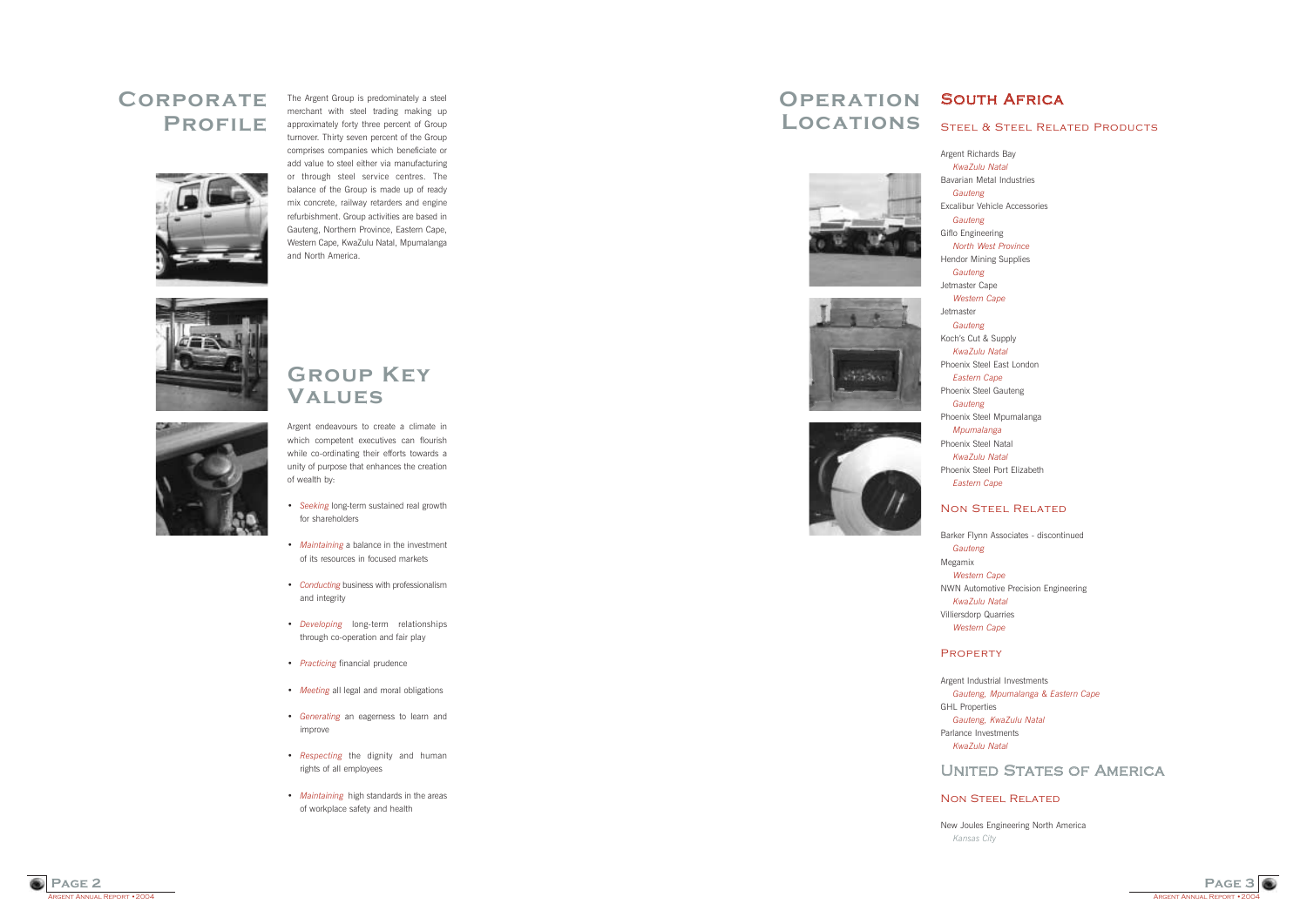## **Five Year Review**



# **Financial Highlights**

#### *headline earnings per share (cents)* attributable earnings R000





#### *group gearing return on shareholdersí equity*







|                                                                                                                                                              | 2004    | 2003    | 2002    | 2001     | 2000    |  |
|--------------------------------------------------------------------------------------------------------------------------------------------------------------|---------|---------|---------|----------|---------|--|
|                                                                                                                                                              |         |         |         |          |         |  |
| Revenue (R000)                                                                                                                                               | 604 639 | 621 381 | 371 644 | 283 221  | 213 575 |  |
| Net profit for the year (R000)                                                                                                                               | 61 337  | 42 000  | 22 116  | 15 2 9 6 | 13 8 26 |  |
| Basic earnings per share (cents)*                                                                                                                            | 99.1    | 83.1    | 50.2    | 38.5     | 35.2    |  |
| Headline earnings per share (cents)*                                                                                                                         | 106.2   | 83.7    | 51.3    | 40.8     | 37.2    |  |
| Tax rate (%)                                                                                                                                                 | 24.5    | 21.5    | 16.5    | 15.3     | 4.0     |  |
| Dividends per share (cents)*                                                                                                                                 | 18.0    | 17.0    | 14.0    | 12.0     | 12.0    |  |
| - Interim                                                                                                                                                    | 9.0     | 8.0     | 7.0     | 6.0      | 6.0     |  |
| - Final                                                                                                                                                      | 9.0     | 9.0     | 7.0     | 6.0      | 6.0     |  |
| In accordance with AC107, the final dividend of 10 cents per<br>share proposed by the directors has not been reflected in the<br>annual financial statements |         |         |         |          |         |  |
| Dividend cover (times) - includes final dividend                                                                                                             | $5.5$   | 4.9     | 3.6     | 3.2      | 2.9     |  |
| Net asset value per share (cents)*                                                                                                                           | 395.7   | 347.4   | 299.8   | 282.4    | 274.9   |  |
| Net asset value per share (excluding goodwill) (cents)*                                                                                                      | 349.7   | 303.1   | 293.3   | 282.4    | 274.9   |  |
| Total assets employed (R000)                                                                                                                                 | 455 664 | 435 835 | 271 684 | 199 681  | 185 675 |  |
| Return on shareholders' equity (%)                                                                                                                           | 23.1    | 20.7    | 16.6    | 13.4     | 12.8    |  |
| Gearing (%)                                                                                                                                                  | 25.3    | 24.7    | 18.9    | 21.3     | 23.4    |  |
| Liquidity<br>current ratio<br>$\overline{\phantom{a}}$<br>current ratio excluding current portion of interest-bearing<br>$\overline{\phantom{a}}$            | 2.00    | 1.44    | 1.53    | 1.78     | 1.79    |  |
| borrowings                                                                                                                                                   | 2.35    | 1.61    | 1.64    | 2.01     | 1.99    |  |
| acid test ratio<br>$\overline{\phantom{a}}$                                                                                                                  | 1.27    | 0.85    | 0.99    | 1.00     | 1.05    |  |

\* Prior years adjusted for share consolidation of one for five shares that took place during the 2000 financial year

Argent Annual Report • 2004

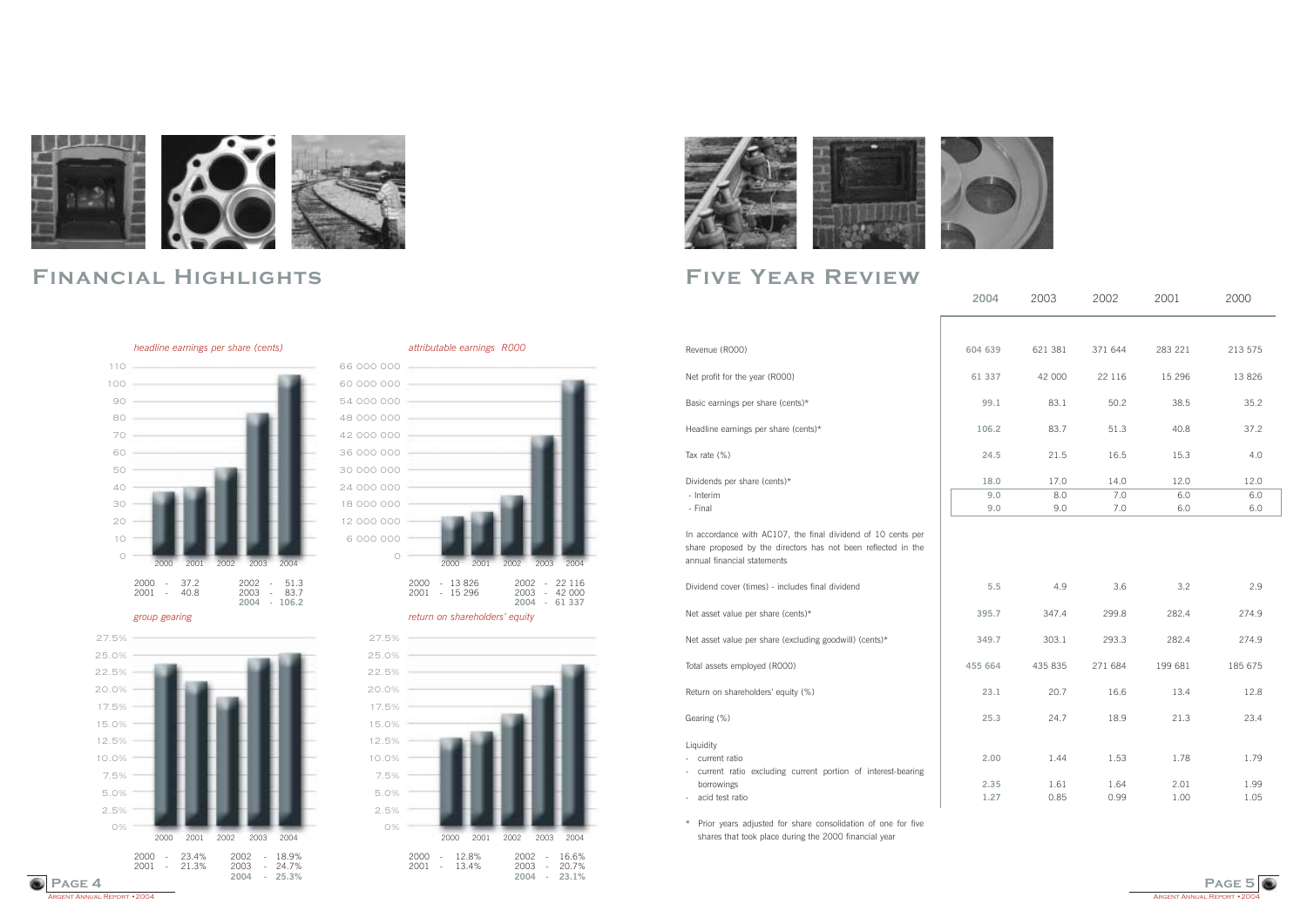

It is a pleasure to announce the Group's financial results for 2004.

Attributable earnings increased by 46% to R 61,3 million (2003 - R42 million). Headline earnings per share increased by 27% to 106,2 cents per share (2003 - 83,7 cents per share). Revenue decreased by 3% to R 605 million (2003 - R 621 million). Group gearing increased to 25,3% (2003 - 24,7%).

This financial year's success has been motivating for all involved, and far from leading to any sense of complacency, it is serving to strengthen, resolve and to maintain the impetus with innovative ideas, plans and new business initiatives as well as further internal efficiencies.

We welcome Mr Fred Litschka to the board. as a Non-Executive Director, with effect from 1 January 2004. Mr Litschka brings to the Company 12 years of experience in general management and engineering.

**·** T Scharrighuisen - (Chairman 1993 -2003), (Non-Executive Chairman 2004) • **PA Day** – (Executive Director 1999 -2003), (Non-Executive Director 2004)

• our suppliers and strategic partners for their invaluable contribution towards our

In terms of the board of directors, the following changes took place during the year under review:

### **GENT ANNUAL REPORT • 2004 Page 6**



I take this opportunity to express my personal appreciation to

• our shareholders for their continued

• our clients for their continued support

- confidence
- and loyalty, and
- success.





In closing, I wish to pay special tribute to my team of highly motivated employees as well as their management, my colleagues on the board and their executive teams, ably led by Chief Executive Officer, Mr Treve Hendry, for their support and dedication in working towards the achievement of our objectives. I have every confidence that we will meet the inevitable challenges that will arise and that the financial year ahead will prove to be a successful one for the Argent Group.

**T Scharrighuisen** *Non-Executive Chairman* Maraisburg Roodepoort 1 June 2004

### **Chairmanís STATEMENT**







#### **APPRECIATION**

**Teunis Scharrighuisen (59)** (Netherland) *Non-Executive Chairman* Appointed 1993

**Treve Robert Hendry CA (SA) (37)** (British) *Chief Executive Officer* Appointed 1997

**Patrick Arthur Day (62)** *Non-Executive Director* Appointed 1999

**Mark Joey Antonic (30)** *New Business Development Director* Appointed 2002

**Gavin Keith Youngman (42)** *Alternate Director* Appointed 2002

**Sue Joan Cox CA (SA) (38)** *Financial Director* Appointed 2002



**Donovan Smith (30)** *Alternate Director* Appointed 2002

**Peter Hector Lawson (57)** *Director* Appointed 2003

**Fred Litschka (38)** *Non-Executive Director* Appointed 2004

**Nesta Glover (42)** *Company Secretary* Appointed 1999

**Delyse Jacobs (50)** *Human Resources* Appointed 2000

**Hennie Steyn (40)** *Group Accountant* Appointed 2003

**Christa Stander (36)** *Internal Auditor* Appointed 2004

#### **Secretary & Registered Office**

*N. Glover (Mrs)* 1316 Club House Street Maraisburg, Roodepoort, 1724 (P.O. Box 14461, Wadeville,1422) Tel: (011) 474 2100 Fax: (011) 473 1212 Web: www.argent.co.za Email: argent3@argent.co.za

### **Transfer Secretaries**

*Ultra Registrars* Fifth Floor, 11 Diagonal Street Johannesburg, 2001 (P.O. Box 4844, Johannesburg, 2000) Tel: (011) 832 2652 Fax: (011) 834 4398

#### **Bankers**

*Nedcor Limited* Corporate Banking Division Gauteng 1st Floor, Block F, 135 Rivonia Road Sandton, 24196 (P.O. Box 1144, Johannesburg, 2000) Tel: (011) 294 4444 Fax: (011) 295 8115

#### **Attorneys**

*Rossouws Attorneys* 8 Sherborne Road, Parktown Johannesburg, 2193 (P.O. Box 1588, Johannesburg, 2000) Tel: (011) 726 9000 Fax: (011) 726 3855

#### **Auditors**

*Etchells James Kruger & Associates Inc.*

47 Voortrekker Road, Newcastle KwaZulu Natal, 2940 (Private Bag X6647, Newcastle, 2940) Tel: (034) 312 3400 Fax: (034) 312 5856

### **Sponsor**

*LPC Manhattan Sponsors* 4th Floor, South Office Tower Hyde Park Corner, Jan Smuts Avenue Hyde Park, 2196 (P.O. Box 55376, Northlands, 2116) Tel: (011) 783 4199 Fax: (011) 883 0303

## **Directorate & Management**





# **Administration**

**Argent Industrial Limited**

Reg. No. 1993/002054/06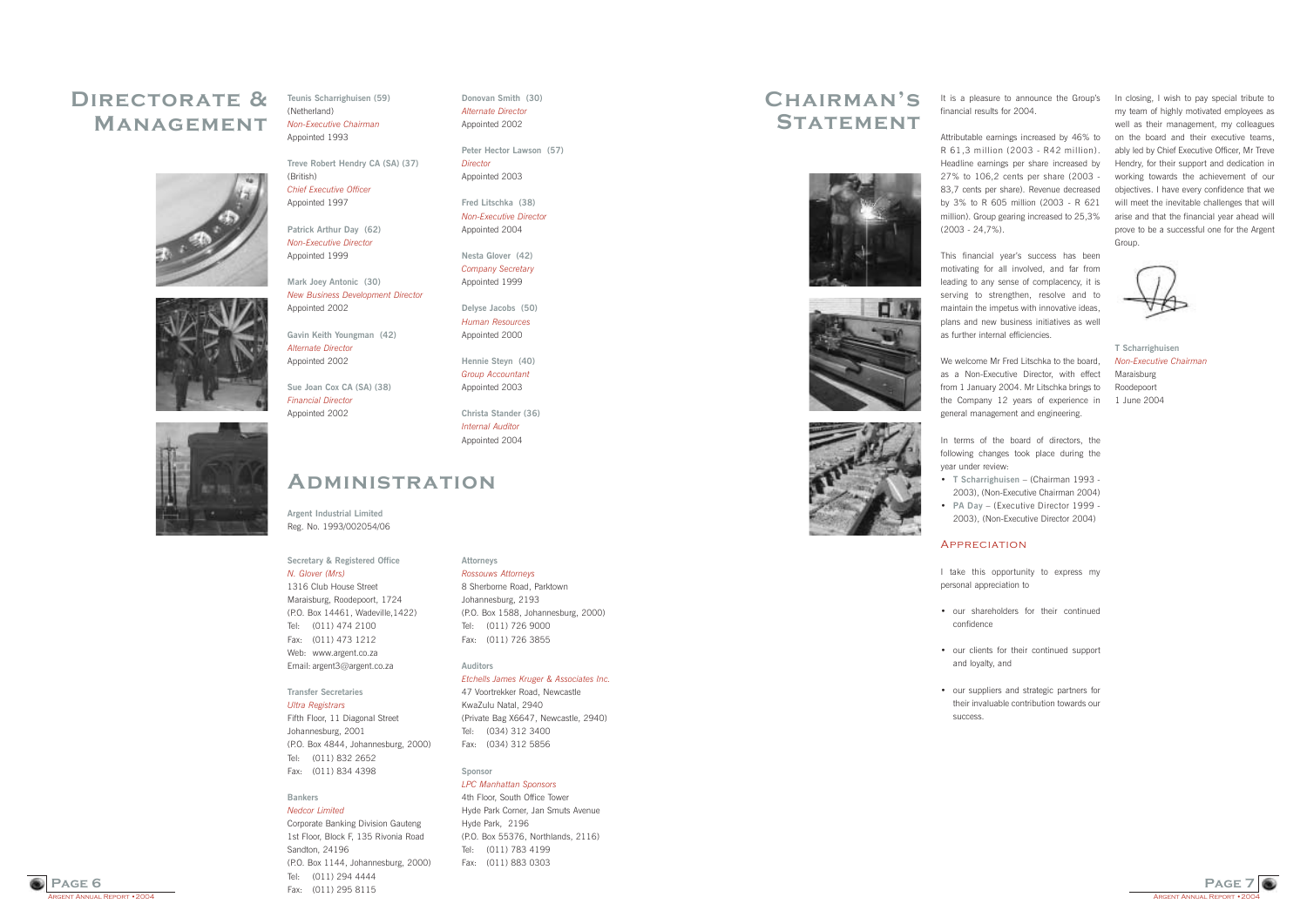

With assistance from expert insurance consultants, risks are assessed and insurance cover purchased for all risks above pre-determined, self insured limits. Levels of cover are reassessed annually in the light of claims experiences and changes within and outside the Group.

#### Internal Control

The board of directors is responsible for the Groupís systems of internal control. To fulfil its responsibilities, management maintains accounting records and continues to maintain appropriate systems of internal

control.

The directors report that the Group's internal controls and systems are designed to provide reasonable and not absolute assurance as to the integrity and reliability of the financial statements and to safeguard, verify and maintain accountability of its assets and to detect and minimise significant fraud, potential liability, loss and material misstatement, while complying with applicable laws and regulations.

The directors have satisfied themselves that these systems and procedures are implemented, maintained and monitored by appropriately trained personnel with suitable segregation of authority, duties and reporting lines and by comprehensive use of advanced computer hardware and software technologies. Employees are required to maintain the highest ethical standards in ensuring that business practices are conducted in a manner which, in all reasonable circumstances, is above reproach. The effectiveness of the systems of internal control in operation is monitored continually through reviews and reports.

#### Going Concern

The annual financial statements set out on pages 17 to 38 have been prepared on the going concern basis since the directors have every reason to believe that the Company and Group have adequate resources in place to continue to operate for the

foreseeable future.

The Group will continue to have its operating decisions made at the appropriate levels. Participative management lies at the heart of this strategy, which relies on the building of employee partnerships at every level to foster mutual trust and to encourage people to think at all times about how they can 'do things better'. The Group strives to liberate the initiative and energies of its people, because it is they who make the difference in the Group's performance.

areas and every assignment is followed by a detailed report to management including recommendations on aspects requiring improvement. Significant findings are reported to the audit committee. The internal audit work plan is presented in advance to the audit committee.

In addition, internal audit provides pivotal input to the semi-annual risk assessment monitor in terms of which key Group risks are identified and assessed, and management plans are formulated to reduce exposure to these risks. This risk assessment monitor is tabled for consideration semi annually before the audit committee and the board.

#### External Audit

The Group subscribes to the key values outlined on page 2 and endeavours to act with honesty, responsibility and professional integrity in its dealings with employees

The external auditors provide an independent assessment of systems of internal financial control and express an independent opinion on the annual financial statements. The external auditors complement the work of the internal audit department and review all internal audit reports on a regular basis. The external audit function offers reasonable, but not absolute assurance on the accuracy of financial disclosures.

#### Risk Management

The board is responsible for the total process of risk management for the Group and uses the risk assessment monitor as its main source of information to determine the effectiveness of the Group's risk management process. The objective of risk management is to identify, assess, manage and monitor the risks to which the business is exposed. These include credit granting risks, crime, the shift in spending patterns, and currency and interest rate risks. Operational and financial risks are managed through detailed systems of operating and financial controls which are reviewed and monitored continuously.

Losses from defaulting debtors are limited by stringent credit application criteria and clearly defined credit and collection policies. These are reviewed regularly in the light of prevailing economic conditions and bad debt statistics.

#### Employee Participation

The board's primary responsibilities, based on a predetermined assessment of materiality, include giving strategic direction to the Argent Group, identifying key risk areas and key performance indicators of the Group's business, monitoring investment decisions, considering significant financial matters, and reviewing the performance of executive management against business plans, budgets and industry standards. The board has identified and monitors the nonfinancial aspects relevant to the business. In addition, specific attention is given to ensuring that a comprehensive system of policies and procedures is operational and that compliance with corporate governance principles is reviewed regularly.

#### **AUDIT COMMITTEE**

#### Affirmative Action

The Group is an equal opportunity employer and there is no discrimination on the basis of ethnic origin or gender or in any other manner. A number of programmes are in place to ensure that the Group's employee profile will become increasingly representative of the demographics of the regions in which it operates whilst maintaining the Group's high standards.

#### **REMUNERATION COMMITTEE**

The committee reviews and approves the remuneration and terms of employment of executive directors and senior employees of the Group. The committee reviews salary trends in the market place and recommends emolument structures and levels to the chairman for his consideration and approval.

#### Environment

The Group is conscious of the fact that in carrying out its activities there is a potential risk of environmental damage. An effort has therefore been made to educate all employees in best practice so as to avoid causing long-term damage to the environment or atmospheric pollution through the inappropriate use of plant and equipment.

#### **ETHICS**

### **Corporate Governance Report**







Corporate governance requires the identification of the Company's stakeholders and the agreement on, and implementation of, policies to manage and advance the relationship with those stakeholders in the interests of the Company. It also embraces the adoption and monitoring of sound and effective systems of internal control, the assessment and management of business risks and the definition and implementation of appropriate business procedures.

The directors of the Argent Group regard corporate governance as vitally important to the success of the Group's business and are unreservedly committed to applying the principles necessary to ensure that good governance is practiced. For this they accept full responsibility. These principles include discipline, independence, responsibility, fairness, social responsibility, transparency and accountability of the directors to all stakeholders. In pursuit of these ideals, the intention is to exceed ëminimum requirementsí with due consideration for international trends and codes. Corporate governance within the Group is managed by a unitary board of directors and several sub-committees of the board. The board is of the opinion that the Group currently complies with all the significant principles incorporated in the Code of Corporate Practices and Conduct, as set out in the King II Report and the JSE Securities Exchange Listing Requirements.

#### Board of Directors

The audit committee identifies and continuously evaluates exposure to significant risks, reviews the appropriateness and adequacy of the systems of internal financial and operational control, reviews accounting policies and financial information issues to the public, provides effective communication between directors, management and internal and external auditors, and recommends the appointment of external auditors. Committee members have unlimited access to all information, documents and explanations required in the discharge of their duties. This authority has been extended to the internal and external auditors. The activities of the committee are reviewed by the members via an annual self-assessment control exercise. Furthermore, the board is provided with regular reports on the activities of the committee. The internal audit department currently reports directly to the audit committee and is also responsible to the Financial Director on day-to-day matters. Significant reports are copied to the Chief Executive Officer and there is regular communication between the Chief Executive Officer and internal audit.

#### Internal Audit

The internal audit function is an independent appraisal function which examines and evaluates the Group's activities and the appropriateness, adequacy and efficacy of the systems of internal control and resultant business risks. In terms of the audit committee charter, the head of internal audit has the responsibility of reporting to the audit committee and has unrestricted access to its chairman.

The objective of the internal audit function is to assist members of executive management in the effective discharge of their responsibilities. Its scope includes reviews of the reliability and integrity of financial and operating information, the systems of internal control, the means of safeguarding assets, the efficient management of the Group's resources, and the effective conduct of its operations. Audit plans are based on an assessment of risk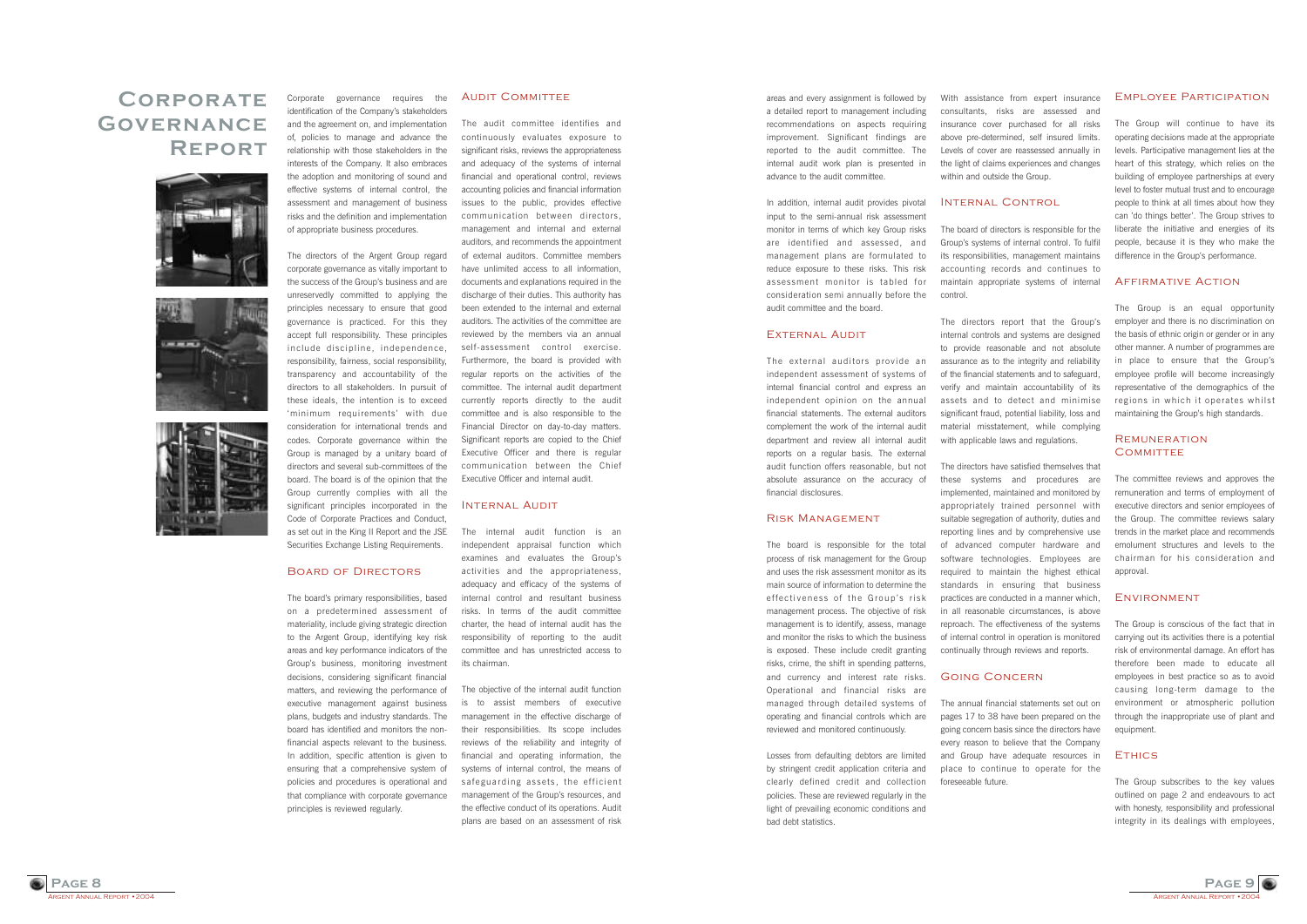**Page 11**

Argent Industrial Limited has again produced solid earnings and strengthened its foundation in the South African economic and business communities.

#### Steel and Steel Related Products

The Group's steel companies experienced a good year and in light of the recent steel price increases, will continue to enjoy an excellent 2005 financial year.

**Giflo Engineering** had an exceptional year, achieving record turnover both locally and internationally. Giflo has embarked on an expansion project which will double its production capacity by December 2005. Giflo has purchased an additional 20 000 square metres of property of which 7 000 square metres are under cover. Giflo's total footprint is now 52 000 square metres. with some 27 000 square metres under cover. During the course of the 2005 financial year, the Group will be moving Excalibur's entire original equipment manufacturing facility to Giflo.

Giflo has ordered two additional pipe bending machines from Italy, an electro polishing line, a shot blasting facility from Germany and assorted state-of-the-art measuring equipment from Italy and Germany. The company plans to become one of the world's leading automotive suppliers in its field.

Giflo currently supplies original equipment parts to Ford, Mazda, Nissan, Landrover, Delta and Mercedes Benz. Giflo will start supplying Toyota South Africa from January 2005. Giflo also supplies Landrover UK, Landrover Brazil, LDV UK and three aftermarket customers in the USA.

**Excalibur Vehicle Accessories** had an excellent year, becoming both a supplier to Giflo Engineering and a distributor of certain of Giflo's products. Excalibur has increased its after-market vehicle accessory range to include stainless steel products, which will increase its overall market share in the 2005 financial year. During the year under review Excalibur purchased a 4kw laser machine which is fully utilised in servicing the Group's internal requirements. The

Group is planning to purchase an additional laser machine during the 2005 financial year. Excalibur has opened branches in East London and Pinetown and will be opening branches in Cape Town and Port Elizabeth during the 2005 financial year.

#### CERTIFICATE BY THE Company Secretary

Without setting the world alight, **Hendor Mining Supplies** produced a very good set of results for the 2004 financial year. Turnover was depressed during the middle part of the year, due mainly to the weak gold price and strong rand-dollar exchange rate. The early part of the 2004 calendar year has seen an improvement, with turnover increasing to levels which are considered more than adequate.

In my capacity as Company Secretary, I hereby confirm, in terms of the Companies Act, 1973 as amended, that for the year ended 31 March 2004, the Company has lodged with the Registrar of Companies all such returns as are required of a public company in terms of this Act and that such returns are true, correct and up to date.

All directors have access to the advice and services of the Group secretary, who is responsible to the board for ensuring that board procedures are followed. All directors are entitled to seek independent professional advice about the affairs of the Group at the Group's expense.

#### Social RESPONSIBILITIES

**Jetmaster** had an excellent year and is in a prime position to achieve a record 2005 financial year. The company has set up a state-of-the-art research and development department which allows it not only to design new products, but also to pre-test the gas emissions of the various products before sending the units for approval by the relevant international gas authorities.

#### DIRECTORS' Responsibilities for Financial Reporting

that fairly present the state of affairs and the 1 June 2004 The directors are solely responsible for the preparation of the annual financial statements and related financial information results of the Company and of the Group. The external auditors are responsible for independently auditing and reporting on these annual financial statements in conformity with generally accepted auditing standards.

Argent's motivation in acquiring Jetmaster three years ago was firstly to obtain a wellbranded product that could be exploited on an exponential basis and secondly to provide Phoenix Steel Gauteng with yet another Group steel customer. Jetmaster has already launched a number of new products in South Africa, Australia and New Zealand and these will give the company an edge over its competitors and ensure an eventful 2005 financial year.

Jetmaster's growth prospects are huge, with exports growing into Australia, New Zealand and the UK. Argent owns the Jetmaster brand throughout the world, except in the European Union (EU) and the UK, where it resides with the original owner. As strong branding of Jetmaster has not taken place in the EU, Argent may decide to enter the EU under a name other than Jetmaster, but the aim is first to enhance its position in North America. In some areas Jetmaster uses existing distributors and in others it opens its own distribution networks.

ARGENT ANNUAL REPORT • 20

**Page 10**

No event, material to the understanding of this report, has occurred subsequent to the financial year-end and the date of this report. In the context of their audit, carried out for the purposes of expressing an opinion on the fair presentation of the annual financial statements, the auditors have concurred with the disclosures of the directors on going concern and corporate governance.

The annual financial statements have been approved by the board of directors.

**N. Glover (Mrs)** *Company Secretary* Maraisburg Roodepoort

shareholders, customers, suppliers and society at large. In any instance where ethical standards are called into question, the circumstances are investigated and resolved in an appropriate and fair manner.

#### Group Secretary And Professional Advice

We acknowledge our social responsibility towards the communities in which we operate and deserving Institutions at large. Our programmes are mainly channeled through Argent and focus on support and contributions towards training, deserving welfares, HIV/AIDS and environmental foundations.

The annual financial statements set out in the report have been prepared by management in accordance with the Companies Act of South Africa and comply with South African statements of Generally Accepted Accounting Practices. They incorporate full and reasonable disclosure and are based on appropriate accounting policies which have been consistently applied and which are supported by reasonable and prudent judgments and estimates.

**ENT ANNUAL REPORT • 2004** 

### **Chief executive officerís review**







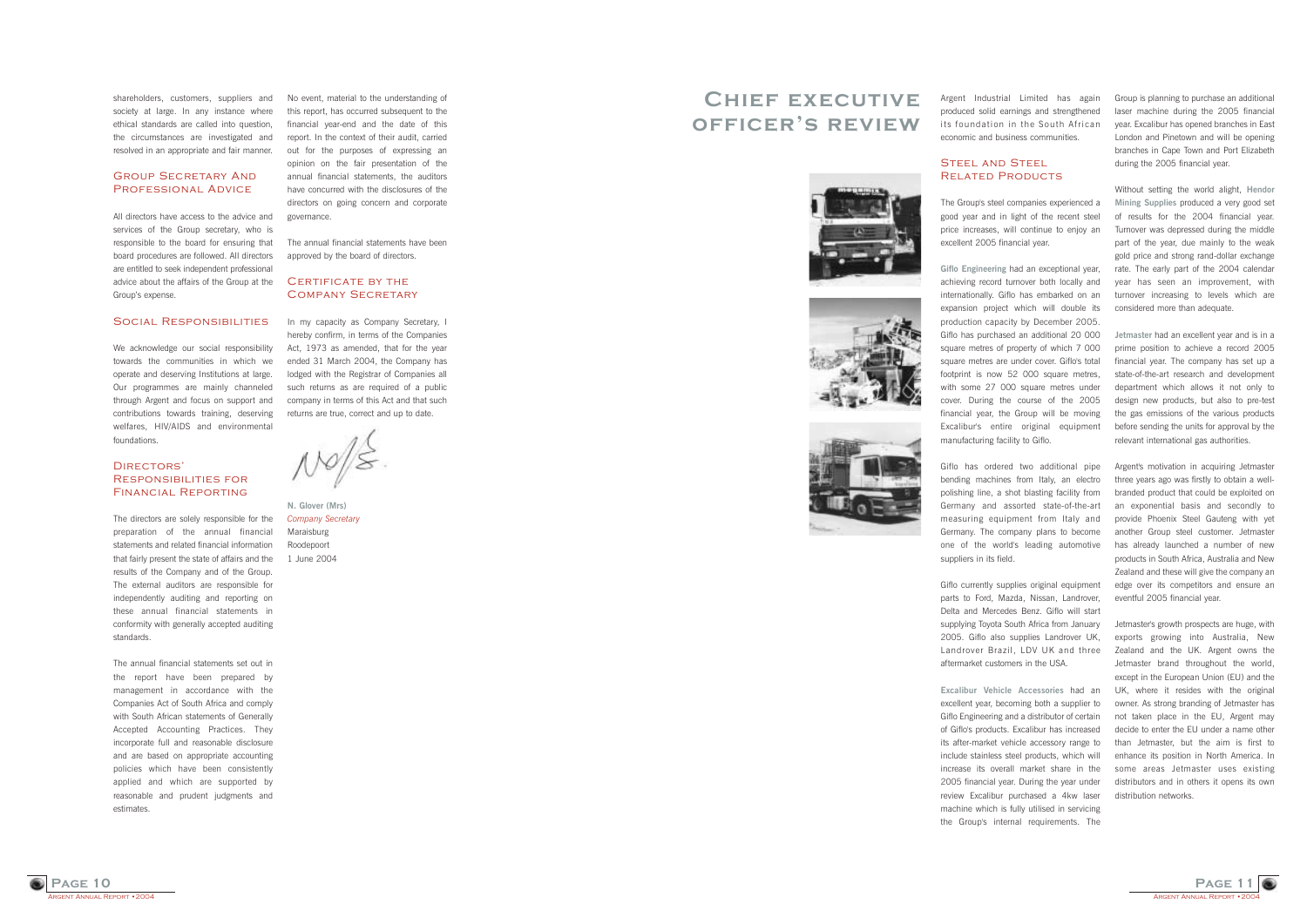**ENT ANNUAL REPORT • 2004 Page 12**

#### **APPRECIATION**

purchasing a third during the coming year. Phoenix Steel - Mpumalanga is now well established and has completed its second year of operation. The company has found its niche and the outlook for 2005 is very promising.

**Phoenix Steel - Natal** had a more than satisfactory year, but was hampered by the depressed demand for steel in KwaZulu Natal which inevitably placed pressure on margins. Market share, however, was maintained during the year. The company began the 2005 year with a flourish and the Iscor mill price increases have helped push both turnover and margin levels to alltime highs. The Group expects Phoenix Steel - Natal to post record results for the 2005 financial year, especially in light of the decision to move into the medium and heavy sections market. The Group is actively looking for other ways to increase market share in the KwaZulu Natal area via diversification into complementary product lines and/or businesses.

**Phoenix Steel - Port Elizabeth** started trading in March 2004. The first two months of the 2005 financial year have produced promising results and there is reason to believe that the new branch will prove a success. The company will also provide a marketing outlet for Giflo Engineering and a fitment centre for Excalibur Vehicle Accessories.

Despite a slow start to the 2004 financial year, **Koch's Cut and Supply** experienced an excellent last six months, leading to a solid overall performance for the year, despite considerable pressure on margins. This trend has subsequently continued, with turnovers well in excess of budget for the first two months of the 2005 financial year. This trend is expected to continue during the year and as a result the Group will invest in modernising certain machinery, such as the plasma cutting, plate rolling and surface grinding facilities. Koch's is also in an excellent position to take advantage of the steel price increases.

**Argent Richards Bay** had an improved year, but has not yet achieved the desired levels of return. Significant changes have taken place throughout the operation and

#### Non Steel Related **PRODUCTS**

Jetmaster is in the process of introducing a modern new barbeque that will complement the R10-million of existing barbeques that it has imported from China each year. Jetmaster and Excalibur are joining forces to manufacture the new barbeque, which is part mild steel (to be supplied by Phoenix Gauteng), part aluminium pressing (to be supplied by Excalibur), and part stainless steel tube (to be supplied by Giflo). The expected launch date is January 2005. Jetmaster will open an additional distribution outlet in KwaZulu Natal, where it is experiencing a substantial increase in demand. To this end, a stand has been purchased in the Umhlanga Ridge, New Town Centre, adjacent to the Gateway shopping complex.

**Phoenix Steel - Gauteng** had a good year. The tube mill, which was purchased in January 2003, came into full production during the period under review. This has had positive effects on margins and volumes. Phoenix supplies tube to all of Argent's steel branches and exports tube to both Namibia and Botswana. A second tube mill has been purchased which will be commissioned by July 2004. Phoenix is currently expanding its warehousing facility which will increase its stockholding capacity by 20%. The expansion will be completed in October 2004. Phoenix Steel - Gauteng has diversified into the medium and heavy sections market, which was not previously focused on. The Group believes this to be a natural progression which should result in an increase in market share. This, together with the advantages eminating from the Iscor price increases, will ensure that Phoenix has an outstanding 2005 financial year.

#### Black Economic **EMPOWERMENT**

**Phoenix Steel - East London** had an excellent year. Besides selling steel into the East London area, the company also supplies Giflo's products to Daimler Chrysler on a just-in-time basis. This process has proved very successful and has allowed the Group to further improve its level of service.

**Phoenix Steel - Mpumalanga** acquired an additional 2000 square metres of land to expand its warehousing facility during the 2005 financial year. The company currently operates two profile machines and will be for the first time the company is in a prime position to take advantage of any opportunities which may present themselves. Turnover levels have steadily increased over the last six months.

The Group has converted **Bavarian Metal Industries** from a tipper manufacturer into an in-house production facility. The company has therefore relinquished its Meiller franchise on tipper hydraulics and now concentrates on forming cold rolled sections, Jetmaster fabrication, steel profiling and general fabrication.

**NWN Automotive Precision Engineering** had a slightly disappointing year, with turnover lower than originally predicted. The company's performance over the last three months of the review period, however, improved vastly and an all time record monthly turnover was achieved in March 2004. This trend has unfortunately not continued into the start of the 2005 financial year. The industry as a whole is generally very unpredictable and quiet at present. NWN has tendered on a number of large contracts and should it be successful in some, turnover could vastly improve over the next two years.

**New Joules Engineering North America** had a disappointing first six months of the year and although the second six months showed improvement, the financial year remained disappointing. The outlook for the 2005 financial year is promising as two major clients have indicated their intention to modernise a total of three railway shunting yards before December 2005.

**Megamix and Villiersdorp Quarries** had yet another good year. The current boom in construction and development of approximately R800 million in the Strand and Somerset West area will ensure that 2005 is another successful year. Megamix has increased its concrete truck fleet by five units and will take delivery of a 32 metre pump truck in July 2004.



The excellent results and the success of Argent are a 'monument' to the commitment, enthusiasm and work ethic of our staff and their leaders. I would also like to express my gratitude to the Board of Directors for their guidance in the strategic affairs of the

On behalf of the board

**T.R. Hendry CA (SA)**

Group

*Chief Executive Officer*

Maraisburg Roodepoort 1 June 2004

**Barker Flynn Associates** discontinued operations during the period under review. The cost of this amounted to R 2.288 million.

Argent Industrial Limited has taken a 20% stake in Vuya! Resources (Pty) Ltd. The Group has entered into an agreement with Vuya! Resources (Pty) Ltd whereby certain operations/opportunities can be placed with the company.

The Argent Group has concentrated on promoting transformation by empowering employees to continuously improve their quality of life through better career prospects and greater job satisfaction.

#### **PROSPECTS**

Although still somewhat hampered by the strong rand-dollar exchange rate in terms of exports, the Group expects to continue its growth trend during the 2005 financial year. Significant efforts are being made to increase market share in all the Group's subsidiaries. These efforts have already produced very encouraging results both in terms of product and client diversification strategies. Furthermore, the increase in local steel prices has produced various opportunities within the Group's steel companies. The Group has never been stronger, partly as a result of the maturation of previous smaller operations, and the returns generated by both recent acquisitions and green field's projects. We expect the 2005 financial year to be a successful one.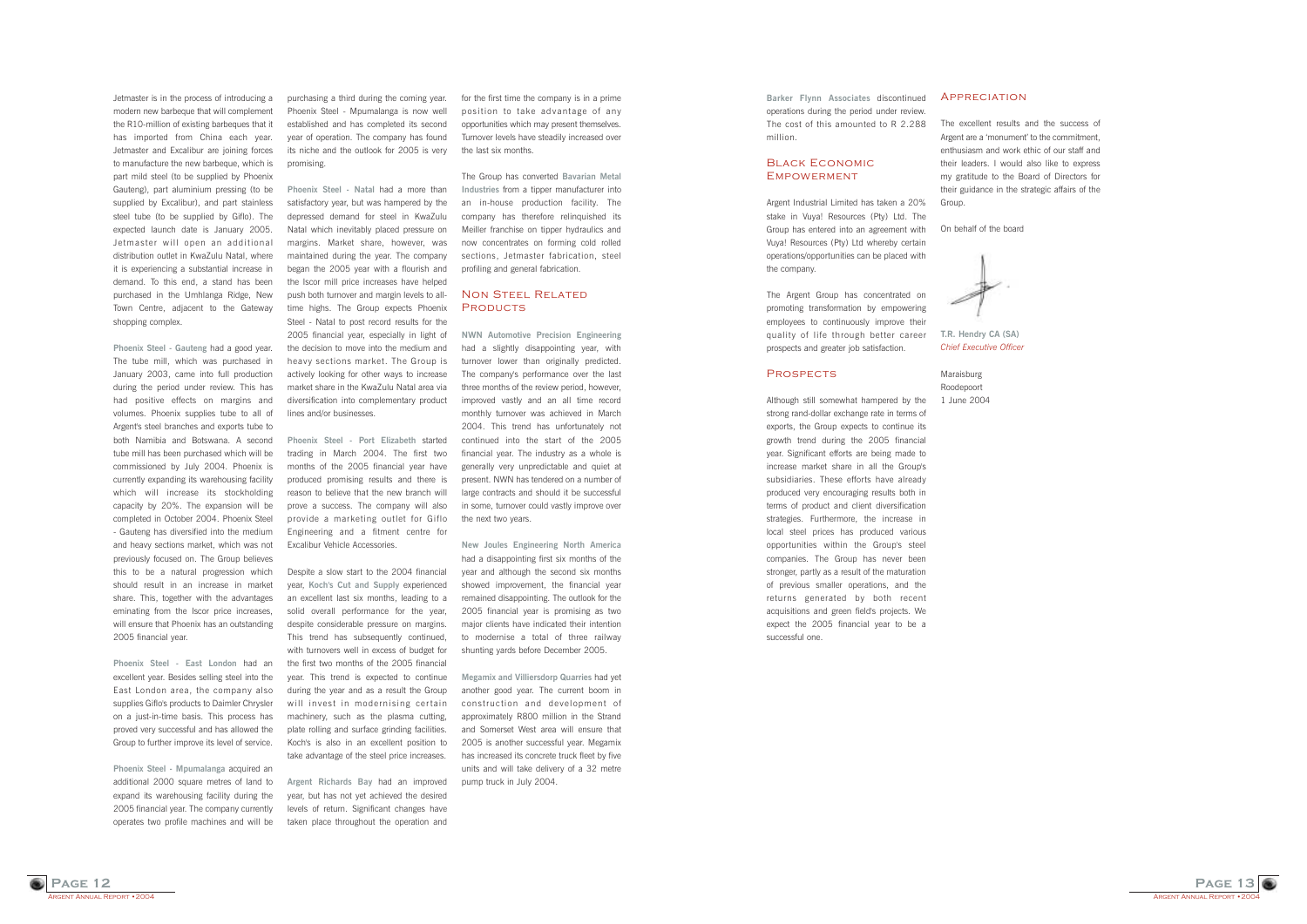RGENT ANNUAL REPORT • 2004 **Page 14**

|                                          |                                                                                                                                                                 |        | 2004<br><b>R 000</b> | 2003<br>R 000 |
|------------------------------------------|-----------------------------------------------------------------------------------------------------------------------------------------------------------------|--------|----------------------|---------------|
| services and expertise.<br>achievements. | Value added is the wealth created by the Group and its employees by supplying its<br>This statement shows how the value was shared by those responsible for its |        |                      |               |
| Revenue                                  |                                                                                                                                                                 |        | 604 639              | 621 381       |
| Purchased materials and services         |                                                                                                                                                                 |        | 410 349              | 471 773       |
|                                          |                                                                                                                                                                 |        | 194 290              | 149 608       |
| Non-operating income                     |                                                                                                                                                                 |        | 8 3 7 5              | 3 4 5 5       |
| Value added                              |                                                                                                                                                                 |        | 202 665              | 153 063       |
| Applied as follows:                      |                                                                                                                                                                 |        |                      |               |
| To remunerate employees:                 |                                                                                                                                                                 |        |                      |               |
|                                          | Salaries, wages, pensions, bonuses and other benefits                                                                                                           |        | 83 445               | 71 604        |
| To reward providers of capital:          |                                                                                                                                                                 |        | 26 338               | 13 127        |
| Interest on loans                        |                                                                                                                                                                 |        | 15 703               | 9089          |
| Dividends to shareholders                |                                                                                                                                                                 |        | 10 635               | 4 0 3 8       |
| To the State:                            |                                                                                                                                                                 |        | 27 888               | 20 094        |
| Company tax                              |                                                                                                                                                                 |        | 19 9 26              | 11 772        |
| Value added tax                          |                                                                                                                                                                 |        | 7962                 | 8 3 2 2       |
| To replace assets:                       |                                                                                                                                                                 |        |                      |               |
| Depreciation                             |                                                                                                                                                                 |        | 14 292               | 10 276        |
| To expand the Group:                     |                                                                                                                                                                 |        |                      |               |
| Retained earnings                        |                                                                                                                                                                 |        | 50 702               | 37 962        |
|                                          | To remunerate employees                                                                                                                                         | 83 445 | 202 665              | 153 063       |
|                                          | To expand the Group                                                                                                                                             | 50 702 |                      |               |
|                                          | To the State                                                                                                                                                    | 27 888 |                      |               |
|                                          | To reward providers of capital                                                                                                                                  | 26 338 |                      |               |

**To replace assets**

**14 292**

o CONTENTS o GROUP ANNUAL FINANCIAL STATEMENTS

- 16 REPORT OF THE INDEPENDENT AUDITORS
- 17 DIRECTORS' REPORT
- 18 BALANCE SHEETS
- 19 INCOME STATEMENTS
- 20 STATEMENT OF CHANGES IN EQUITY
- 21 CASH FLOW STATEMENTS
- 22 Notes to Financial Statements
- 38 SUBSIDIARY COMPANIES

# **Shareholders' Diary**

Financial year end: 31 March Annual General Meeting: 20 August

# **Reports and Profit Statement**

Half year interim report: September Newspaper announcement of annual profit: June Annual financial statements published: July



### **Value added statement**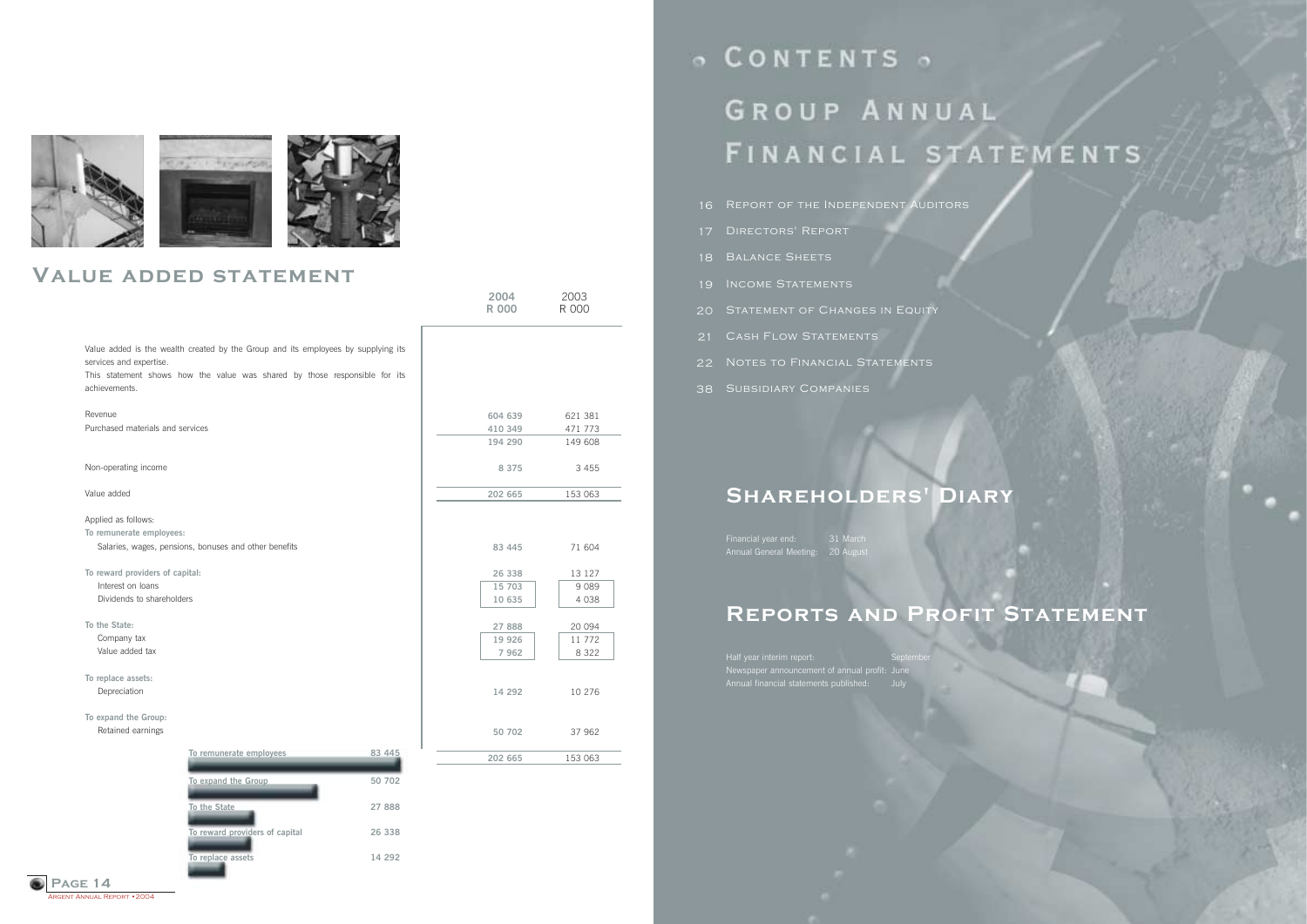**GENT ANNUAL REPORT • 2004 Page 16**

#### To the members of Argent Industrial LIMITED

# **Report of the Independent Auditors**







We have audited the annual financial statements and Group annual financial statements of Argent Industrial Limited set out on pages 17 to 38 for the year ended 31 March 2004. These financial statements are the responsibility of the company's directors. Our responsibility is to express an opinion on these financial statements based on our audit.

#### **SCOPE**

We conducted our audit in accordance with Statements of South African Auditing Standards. Those standards require that we plan and perform the audit to obtain reasonable assurance that the financial statements are free of material misstatement.

- examining, on a test basis, evidence supporting the amounts and disclosure in the financial statements,
- assessing the accounting principles used and significant estimates made by management, and
- evaluating the overall financial statement presentation.

#### **An audit includes:**

We believe that our audit provides a reasonable basis for our opinion.

#### Audit opinion

In our opinion, the financial statements fairly represent, in all material respects, the financial position of the company and the Group at 31 March 2004 and the results of their operations and cash flows for the year then ended in accordance with South African Statements of Generally Accepted Accounting Practice, and in the manner required by the Companies Act of South Africa.

Edwis James Kinger

#### SECRETARY AND Registered Office

### Authorised and Issued SHARE CAPITAL

#### **SUBSIDIARIES**

**Etchells James Kruger and Associates Inc.** *Registered Accountants and Auditors* Chartered Accountants (SA) **Newcastle** 1 June 2004



#### Risk Management and **INSURANCE**

The directors of Argent Industrial Limited have pleasure in submitting the annual financial statements of the Company and Group for the year ended 31 March 2004.

#### Nature of Business

Argent Industrial Limited carries on the business of a holding company. The Group derives its income from manufacturing, trading, contracts and rental.

#### Results of Operations

The effects of inflation on the Group's profitability and cash flow are continually monitored by management. In the absence of a generally accepted method of accounting for the effect of change in prices, inflation adjusted financial statements are not presented.

Earnings attributable to ordinary shareholders in respect of the year ended 31 March 2004 was R61 million (2003 - R42 million) which represents earnings of 99.1 cents per share (2003 - 83.1 cents per share). Barker Flynn Associates discontinued operation during the period under review - refer to note 24 in the financial statements.

#### **DIVIDENDS**

Details of dividends are reflected in note 17 to the financial statements. Interim ordinary dividends of 9 cents per share have been declared and paid. A final dividend of 10 cents per share has been proposed.

The names of the directors in office at the date of the report appear on page 6.

The address of the Secretary and the registered office of the Company is recorded

on page 6.

#### DIRECTORS<sup>'</sup> **SHAREHOLDINGS**

The directors were beneficially, directly and indirectly, interested with 10 762 158 (2003 - 11 531 488) of the issued ordinary shares of the company. No material changes have been advised since year end.

Details of the authorised, issued and unissued shares are set out in note 8 to the financial statements.

Details of major subsidiaries appear on page 38 of this report. The aggregate net profit attributable to shareholders of the company is as follows:

| R 000      | 2004   | 2003   |
|------------|--------|--------|
| Net profit | 69 157 | 42 625 |

The Group is committed to managing its risk in order to protect its assets and earnings against unacceptable financial loss and to safeguard against legal liabilities. Possible catastrophic types of risk are insured at minimum cost with satisfactory cover. Non-catastrophic risks are selfinsured. Property, plant and equipment are insured at current replacement values.

#### INFLATION ACCOUNTING

#### Events Subsequent

No material facts or circumstances have occurred between the accounting date and the date of this report.

**Teunis Scharrighuisen** *Non-Executive Chairman* Maraisburg Roodepoort

**Treve Robert Hendry** CA (SA) *Chief Executive Officer* Maraisburg Roodepoort

1 June 2004

### **Directorsí Report**







# **DIRECTORS**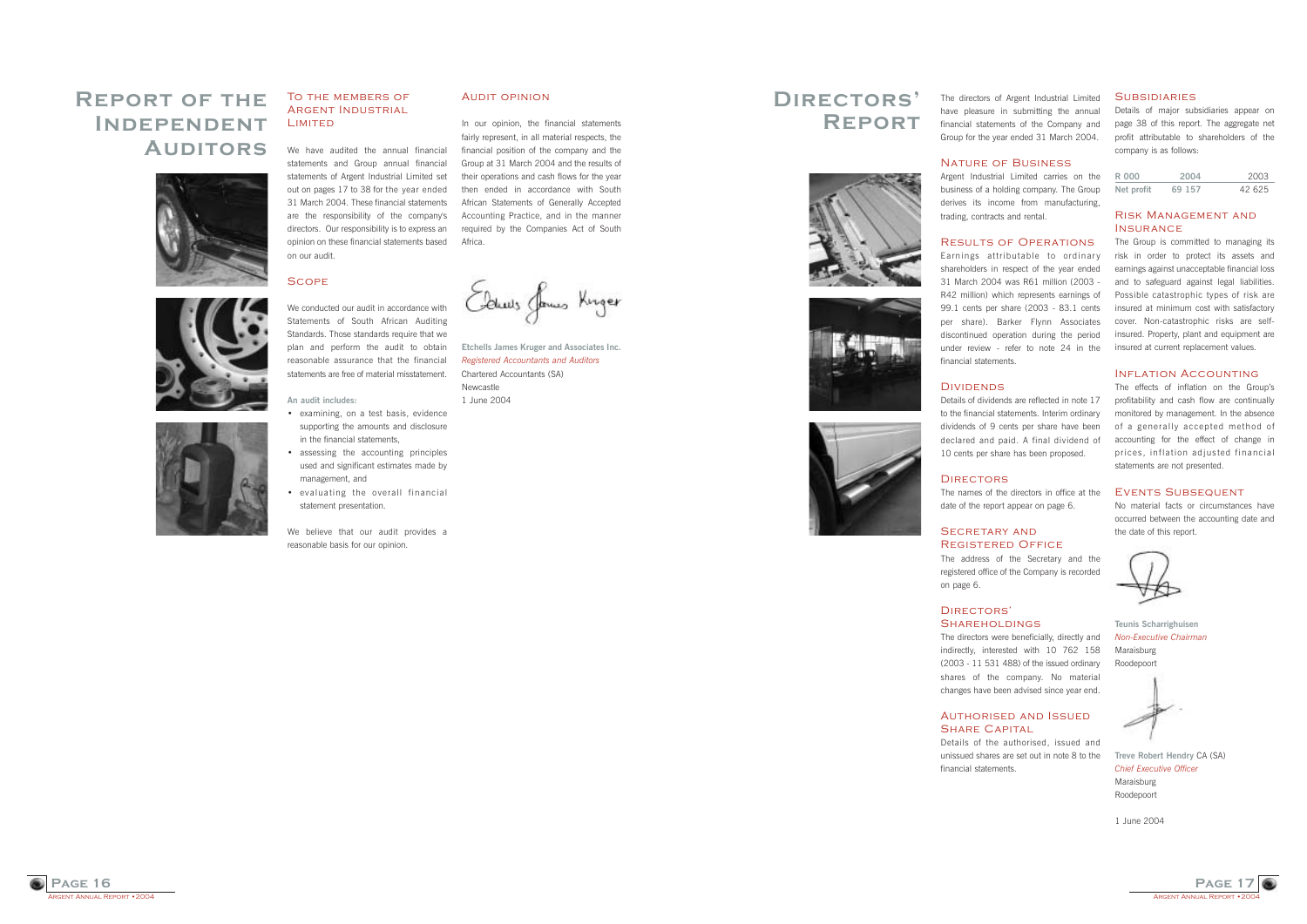

# **Income Statements**

### *for the year ended 31 March 2004*

|                                                                                                                                                              |             | GROUP               |                   | COMPANY            |               |
|--------------------------------------------------------------------------------------------------------------------------------------------------------------|-------------|---------------------|-------------------|--------------------|---------------|
|                                                                                                                                                              | <b>Note</b> | 2004<br><b>R000</b> | 2003<br>R 000     | 2004<br>R 000      | 2003<br>R 000 |
|                                                                                                                                                              |             |                     |                   |                    |               |
| <b>REVENUE</b>                                                                                                                                               | 12          | 604 639             | 621 381           |                    |               |
| OPERATING PROFIT before financing costs<br><b>FINANCING COSTS</b>                                                                                            | 13<br>14    | 96 966<br>15 703    | 63 759<br>9 0 8 9 | (3 277)<br>4 5 4 8 | 560<br>535    |
|                                                                                                                                                              |             |                     |                   |                    |               |
| PROFIT before taxation                                                                                                                                       |             | 81 263              | 54 670            | (7825)             | 25            |
| <b>TAXATION</b>                                                                                                                                              | 15          | 19 9 26             | 11 772            | (5)                |               |
| PROFIT after taxation<br>MINORITY INTEREST                                                                                                                   |             | 61 337              | 42 898<br>898     | (7820)             | 25            |
| NET PROFIT for year end                                                                                                                                      |             | 61 337              | 42 000            | (7820)             | 25            |
|                                                                                                                                                              |             |                     |                   |                    |               |
| Basic earnings per share (cents)                                                                                                                             | 16.1        | 99.1                | 83.1              |                    |               |
| Headline earnings per share (cents)                                                                                                                          | 16.2        | 106.2               | 83.7              |                    |               |
| Dividends per share (cents)                                                                                                                                  | 17          | 18.0                | 17.0              |                    |               |
| Interim                                                                                                                                                      |             | 9.0                 | 8.0               |                    |               |
| Final                                                                                                                                                        |             | 9.0                 | 9.0               |                    |               |
| In accordance with AC107, the final dividend of 10 cents per share<br>proposed by the directors has not been reflected in the annual financial<br>statements |             |                     |                   |                    |               |

Shares in issue (000)

- at end of period

- weighted average for the year

| 67.090 | 58.308 |
|--------|--------|
| 61867  | 50 558 |



# **Balance Sheets**

| as at 31 March 2004 |  |
|---------------------|--|
|---------------------|--|

|                                                |                | GROUP                |               |               | COMPANY       |  |
|------------------------------------------------|----------------|----------------------|---------------|---------------|---------------|--|
|                                                | <b>Note</b>    | 2004<br><b>R 000</b> | 2003<br>R 000 | 2004<br>R 000 | 2003<br>R 000 |  |
|                                                |                |                      |               |               |               |  |
| <b>ASSETS</b>                                  |                |                      |               |               |               |  |
| Property, plant and equipment                  | 3              | 110 642              | 95 290        |               |               |  |
| Investment property                            | 4              | 48 016               | 39 319        |               |               |  |
| Intangibles                                    | 5              | 31 390               | 25 843        |               |               |  |
| Employee share incentive scheme                |                |                      |               | 17 975        | 1 3 2 5       |  |
| Interest in subsidiaries                       | 6              |                      |               | 111 203       | 135 841       |  |
| Non-current assets                             |                | 190 048              | 160 452       | 129 178       | 137 166       |  |
| Inventories                                    | $\overline{7}$ | 96 481               | 112 403       |               |               |  |
| Trade and other receivables                    |                | 134 415              | 156 381       | 11 364        | 18 005        |  |
| Taxation                                       |                |                      |               | 150           | 210           |  |
| Bank balance and cash                          |                | 34 720               | 6 5 9 9       | 23 248        |               |  |
| Current assets                                 |                | 265 616              | 275 383       | 34 762        | 18 215        |  |
| <b>TOTAL ASSETS</b>                            |                | 455 664              | 435 835       | 163 940       | 155 381       |  |
| <b>EQUITY AND LIABILITIES</b>                  |                |                      |               |               |               |  |
| Capital and reserves                           |                |                      |               |               |               |  |
| Share capital and premium                      | 8              | 117 046              | 104 855       | 135 020       | 106 565       |  |
| <b>Reserves</b>                                | 9              | 24 045               | 24 045        |               |               |  |
| Retained earnings                              |                | 124 390              | 73 688        | 6 4 6 1       | 25 567        |  |
| Ordinary shareholders' funds                   |                | 265 481              | 202 588       | 141 481       | 132 132       |  |
| Minority interest                              |                |                      | 4 7 2 2       |               |               |  |
| Total shareholders' funds                      |                | 265 481              | 207 310       | 141 481       | 132 132       |  |
| Interest-bearing borrowings                    | 10             | 47 423               | 30 608        | 7 6 6 7       |               |  |
| Deferred tax                                   | 11             | 10 087               | 6 5 8 3       |               |               |  |
| <b>Non-current liabilities</b>                 |                | 57 510               | 37 191        | 7 6 6 7       |               |  |
| Trade and other payables                       |                | 100 270              | 165 200       | 12 792        | 14 986        |  |
| Taxation                                       |                | 12 532               | 5 4 9 0       |               |               |  |
| Bank overdraft                                 |                |                      |               |               | 8 2 6 3       |  |
| Current portion of interest-bearing borrowings | 10             | 19 871               | 20 644        | 2 0 0 0       |               |  |
| <b>Current liabilities</b>                     |                | 132 673              | 191 334       | 14 792        | 23 249        |  |
| TOTAL EQUITY AND LIABILITIES                   |                | 455 664              | 435 835       | 163 940       | 155 381       |  |
| Net asset value per share (cents)              |                | 395.7                | 347.4         |               |               |  |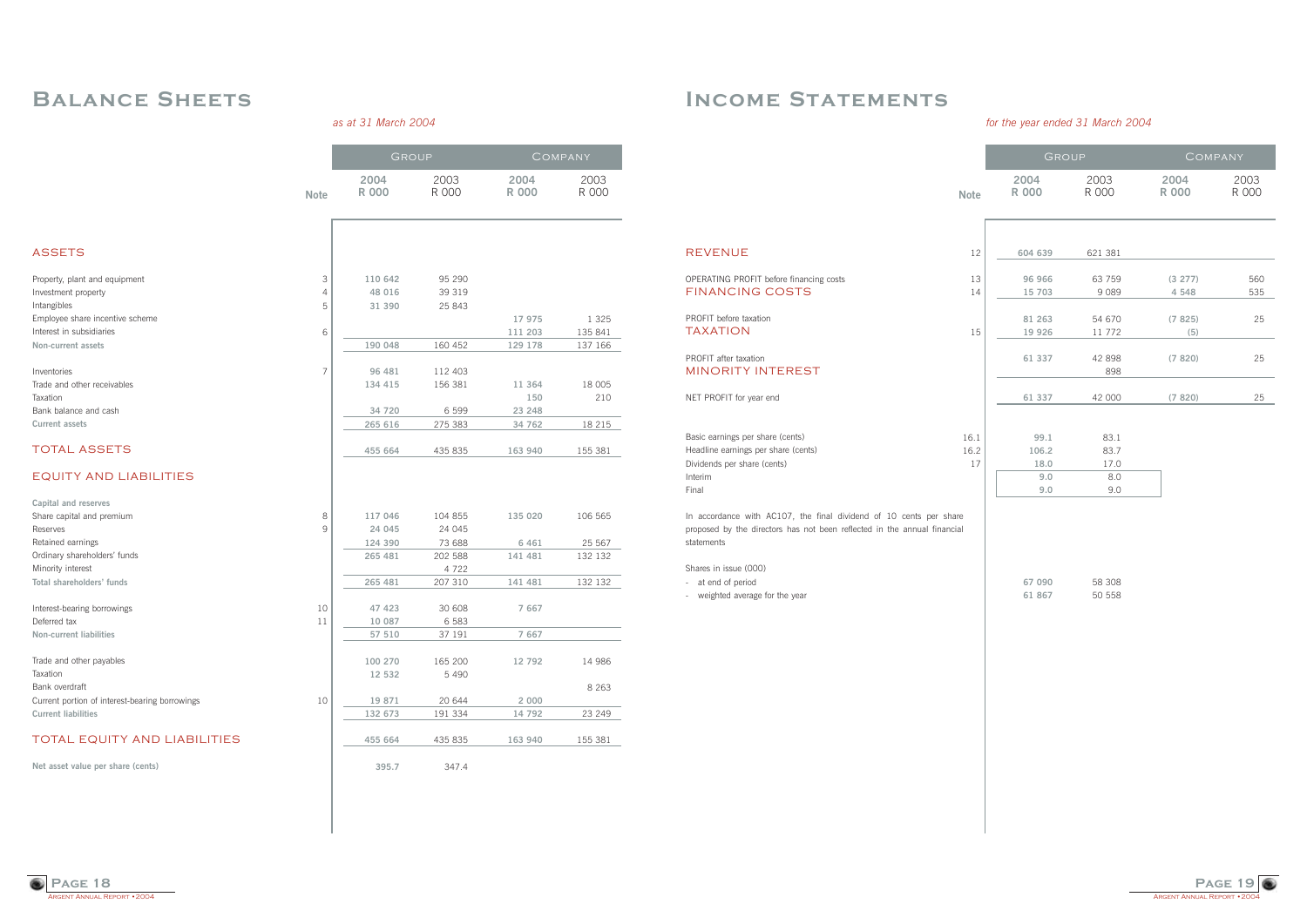ARGENT ANNUAL REPORT • 2004 **Page 21**

# **Cash Flow Statements**

### *for the year ended 31 March 2004*

#### CASH FLOWS FROM OPERATING ACTIVITIES

Argent Annual Report • 2004 **Page 20**

|                                                                                                                                                                                                                                                                          |              | GROUP                                     |                                          | <b>COMPANY</b>                        |                                         |
|--------------------------------------------------------------------------------------------------------------------------------------------------------------------------------------------------------------------------------------------------------------------------|--------------|-------------------------------------------|------------------------------------------|---------------------------------------|-----------------------------------------|
|                                                                                                                                                                                                                                                                          | <b>Note</b>  | 2004<br><b>R 000</b>                      | 2003<br>R 000                            | 2004<br><b>R 000</b>                  | 2003<br>R 000                           |
| <b>CASH FLOWS FROM OPERATING</b><br><b>ACTIVITIES</b><br>Cash receipts from customers                                                                                                                                                                                    |              | 626 605                                   | 582 411                                  |                                       |                                         |
| Cash paid to suppliers and employees<br>Cash generated from operations<br>Interest received<br>Interest paid<br>Dividends received                                                                                                                                       | 18.1         | (550 162)<br>76 443<br>8 3 7 5<br>(15703) | (540696)<br>41 715<br>3 4 5 5<br>(9 089) | 35 824<br>35 824<br>1 5 2 1<br>(4548) | 19 721<br>19 721<br>178<br>(535)<br>650 |
| Dividends paid<br>Normal taxation paid                                                                                                                                                                                                                                   | 18.2<br>18.3 | (10635)<br>(9 380)                        | (7146)<br>(5993)                         | (11286)<br>65                         | (7320)<br>(108)                         |
| Net cash inflow from operating activities<br><b>CASH FLOWS FROM INVESTING</b><br><b>ACTIVITIES</b>                                                                                                                                                                       |              | 49 100                                    | 22 942                                   | 21 576                                | 12 586                                  |
| Purchase of property, plant and equipment<br>Proceeds on disposal of property, plant and equipment<br>Acquisition of subsidiaries<br>Acquisition of subsidiaries net of cash acquired<br>Acquisition of minority interest<br>Increase in employee share incentive scheme | 18.5<br>18.6 | (47220)<br>2 7 3 0<br>(4722)              | (46 244)<br>1 2 3 9<br>(39 106)          | (11 537)<br>(16650)                   | (42747)<br>(630)                        |
| Net cash outflow from investing activities                                                                                                                                                                                                                               |              | (49 212)                                  | (84111)                                  | (28187)                               | (43377)                                 |
| <b>CASH FLOWS FROM FINANCING</b><br><b>ACTIVITIES</b>                                                                                                                                                                                                                    |              |                                           |                                          |                                       |                                         |
| Proceeds from issue of ordinary shares<br>Net movement in treasury shares<br>Payment of interest-bearing borrowings                                                                                                                                                      |              | 11 776<br>415<br>16 042                   | 30 360<br>1843<br>25 072                 | 28 455<br>9 6 6 7                     | 33 007                                  |
| Net cash inflow from financing activities                                                                                                                                                                                                                                |              | 28 233                                    | 57 275                                   | 38 122                                | 33 007                                  |
| NET INCREASE (DECREASE) IN CASH<br>AND CASH EQUIVALENTS                                                                                                                                                                                                                  |              | 28 121                                    | (3894)                                   | 31 511                                | 2 2 1 6                                 |
| Cash and cash equivalents at beginning of year                                                                                                                                                                                                                           |              | 6 5 9 9                                   | 10 493                                   | (8263)                                | (10479)                                 |
| Cash and cash equivalents at end of year                                                                                                                                                                                                                                 | 18.4         | 34 720                                    | 6 5 9 9                                  | 23 248                                | (8263)                                  |

| Purchase of property, plant and equipment             |  |
|-------------------------------------------------------|--|
| Proceeds on disposal of property, plant and equipment |  |
| Acquisition of subsidiaries                           |  |
| Acquisition of subsidiaries net of cash acquired      |  |
| Acquisition of minority interest                      |  |
| Increase in employee share incentive scheme           |  |

### **statements of changes in equity**

### *for the year ended 31 March 2004*

| subsidiary<br>earnings<br>acquisition |
|---------------------------------------|
| <b>R 000</b><br><b>R 000</b>          |
|                                       |
|                                       |
| 23 209<br>35 514<br>212               |
|                                       |
| 23 209<br>35 7 26                     |
|                                       |
|                                       |
| 42 000                                |
| (4 212)                               |
| 174                                   |
| 73 688                                |
|                                       |
|                                       |
| 61 337                                |
| (11286)                               |
| 651                                   |
| 124 390                               |
| 23 209<br>23 209                      |

**COMPANY** 

| Balance at 31 March 2002<br>Shares issued   |     | 2 2 2 0<br>695 | 71 338<br>32 312 | 29 754  |
|---------------------------------------------|-----|----------------|------------------|---------|
| Profit for the period                       |     |                |                  | 25      |
| Dividends - interim                         | 17  |                |                  | (4212)  |
|                                             |     |                |                  |         |
| Balance at 31 March 2003                    | 8.9 | 2915           | 103 650          | 25 567  |
| Shares issued                               |     | 439            | 28 016           |         |
| Profit for the period                       |     |                |                  | (7820)  |
| Dividends - current interim and prior final | 17  |                |                  | (11286) |
|                                             |     |                |                  |         |
| Balance at 31 March 2004                    | 8.9 | 3 3 5 4        | 131 666          | 6 4 6 1 |
|                                             |     |                |                  |         |
|                                             |     |                |                  |         |

**Share Share Retained capital premium earnings R 000 R 000 R 000**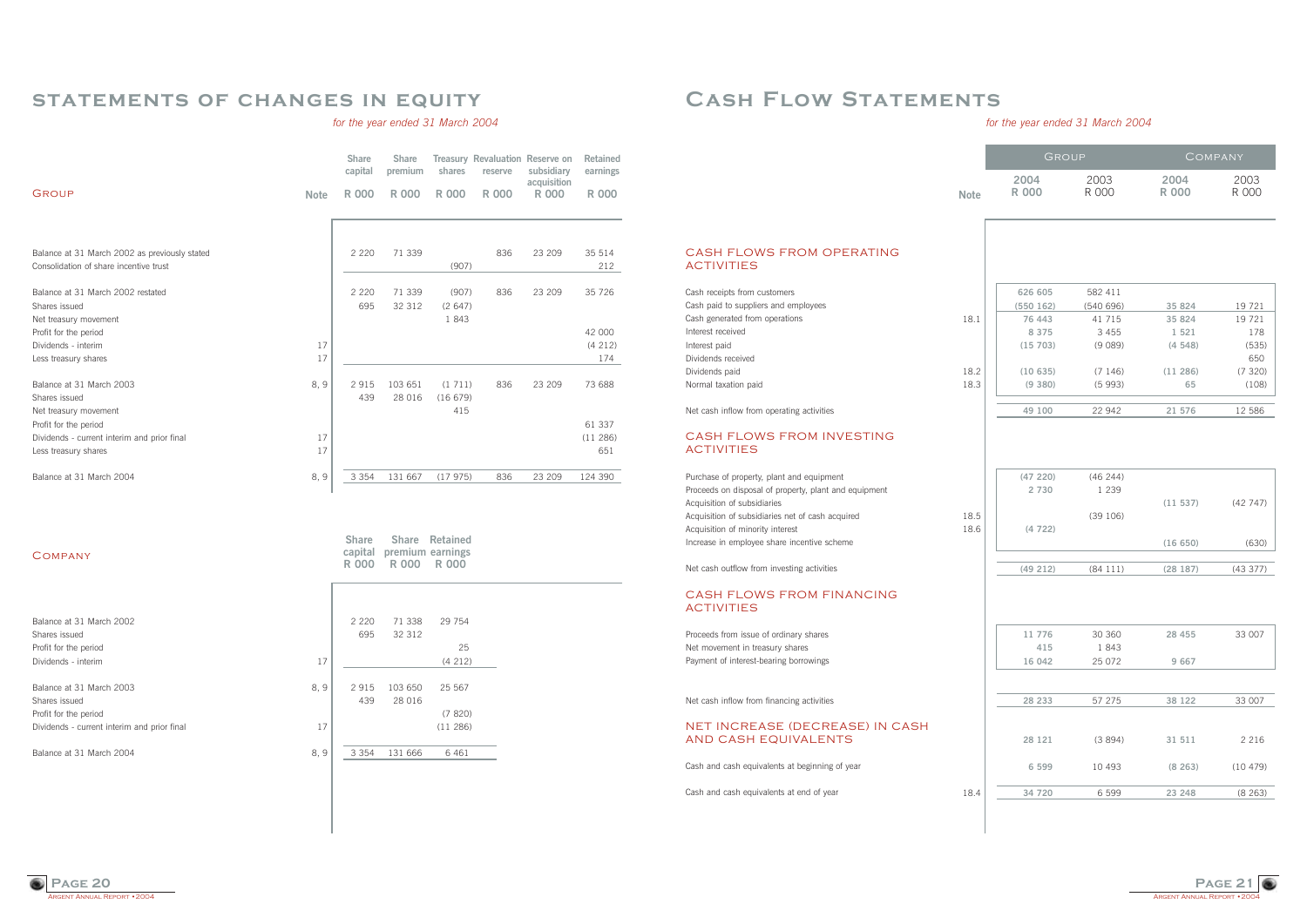**Page 22**

### **Notes to annual financial statements**

#### 1. Accounting Policies

The Group financial statements are prepared on the historical cost basis, and in accordance with South African Statements of Generally Accepted Accounting Practice. The following policies are consistent with those applied in the previous year

#### *1.1 Revenue*

The invoiced values of sales and services rendered excluding value added tax and investments and other non operating income, in respect of manufacturing, trading and contracts, are recognised at the date when the significant risks and rewards of ownership are transferred to the buyer

#### *1.2 Basis of Consolidation*

The Group financial statements include the results, cash flows, and financial position of the company and of its subsidiary companies. The results and cash flows of subsidiaries are included from the effective date of their acquisition and up to the effective date of their disposal. Inter-group transactions and balances are eliminated on consolidation

#### *1.3 Investment Property*

Investment property is property held to earn rentals. Investment property is stated at historical cost less depreciation. Depreciation is calculated on a straight line basis at rates considered appropriate to reduce book values over the useful lives of the assets to estimated residual values at a rate of 2% per annum

#### *1.4 Property, Plant and Equipment*

Property, plant and equipment are stated at historical costs less depreciation. Fixed property is revalued annually and any surpluses or deficits arising herefrom are taken directly to the revaluation reserve. Freehold land is not depreciated. Depreciation is calculated on the reducing balance method at rates considered appropriate to reduce book values over the useful lives of the assets to estimated residual values

| The following depreciation rates are applied. |            |
|-----------------------------------------------|------------|
| <b>Buildings</b>                              | 2%         |
| Plant and equipment                           | $10 - 15%$ |
| Motor vehicles                                | 20%        |
| Furniture, fittings & equipment               | $10 - 25%$ |

**GENT ANNUAL REPORT • 2004** 

Surpluses arising from the valuations of properties are taken direct to the revaluation reserve. Valuation surpluses realised on sale are transferred from the revaluation reserve to the income statement. Any deficit arising from the valuation of properties is taken direct to the revaluation reserve to the extent

> ARGENT ANNUAL REPORT • 2004 **Page 23**

that such deficit is regarded as temporary. Where a permanent diminution in value of an individual property is identified, the deficit is eliminated against any revaluation reserve in respect of that property with any excess being charged to the income statement

#### *1.5 Intangibles*

Costs incurred on patents, where purchased by the Group, are capitalised and amortised on the reducing balance method at a rate of 10% per annum. The directors assess the carrying value of each intangible asset annually and revisions are made where it is considered necessary

#### *1.6 Inventories*

Inventories are valued at average cost or actual cost using the first-in-firstout method. Work in progress is valued at cost, including direct costs and overheads. In all cases inventories are valued at the lower of average or actual cost and realisable value

#### *1.7 Contracts in Progress*

Contracts in progress are valued at cost, after adjusting for all known contingencies, plus profit recognised, less amounts received and receivable. Progress payments, received in excess of the measured value of work determined on each contract, are included in the composition of contracts in progress. Cost includes direct costs and overheads. Profit is brought to account on the percentage of completion basis. Where a loss is anticipated on any particular contract, provision is made for such loss

#### *1.8 Operating Leases*

Operating lease costs are charged to the income statement on a systematic basis over the term of the lease

#### *1.9 Deferred Tax*

Deferred tax liabilities are recognised for all taxable temporary differences. Deferred tax assets are recognised for all deductible temporary differences to the extent that it is probable that taxable profit will be available against which the deductible temporary differences can be utilised

#### *1.10 Foreign Currencies*

Transactions in foreign currencies are translated at the rate of exchange ruling at the transaction date. Gains and losses arising from the settlement of such transactions are recognised in the income statement. Monetary assets and liabilities designated in foreign currencies are translated at the rates of exchange ruling at the balance sheet date. Unrealised differences on monetary assets and liabilities are recognised in the income statement in the period in which they occur

### **Notes to annual financial statements (continued)**

#### *1.11 Goodwill*

Goodwill, consisting of the excess of the cost over the value of the net attributable assets acquired at the date of acquisition, is capitalised as an intangible asset and amortised on the straight line basis according to the directorís assessment of the useful life of this goodwill to a maximum of 20 years

#### *1.12 Financial Instruments*

Financial instruments carried on the balance sheet include cash and bank balances, investments, receivables, trade creditors and borrowings. These instruments are generally carried at their estimated fair value. The particular recognition methods adopted are disclosed in the individual policy statements associated with each item

Gains and losses arising from changes in the fair value of financial instruments, subsequent to initial recognition, are included in net profit or loss for the period

#### *1.13 Cash Flows*

For the purpose of the cash flow statement, cash includes cash on hand, deposits held on call with banks, investments in money market instruments and bank overdrafts

#### *1.14 Segments*

All segment revenue and expenses are directly attributable to the segment. Segment assets include all operating assets used by a segment and consist principally of property, plant and equipment, as well as current assets. Segment liabilities include all operating liabilities and consist principally of trade creditors. These assets and liabilities are all directly attributable to the segments. Segment revenue, expenses and results include transfers between business segments and between geographical segments. Such transfers are accounted for at competitive market prices charged to unaffiliated customers for similar goods. These transfers are eliminated on consolidation

#### *1.15 Trade and other receivables*

Trade and other receivables are stated at fair value. Bad debts are written off

*1.16 Trade and Other Payables*

Trade and other payables are stated at fair value

#### *1.17 Dividends Payable*

Dividends payable are recognised as a liability in the year in which they are declared

#### *1.18 Retirement Benefits*

Provision is made for retirement benefits for eligible employees by way of a provident fund. The fund is a defined contribution plan under which amounts to be paid as retirement benefits are determined by contributions to the fund together with investment earnings thereon. Contributions are charged against income in the year of payment

#### *1.19 Presentation*

All amounts in the financial statements, reports and supporting schedules are stated to the nearest R000 except where otherwise indicated

#### *1.20 Comparatives*

Where necessary, comparative figures have been adjusted to conform to the changes in presentation in the current year

### 2. Definitions

#### *2.1 Cash and Cash Equivalents*

These comprise cash on hand and demand deposits together with any highly liquid investments readily convertible to known amounts of cash and not subject to significant risk of changes in value

#### *2.2 Current Ratio*

Current assets divided by current liabilities. Current liabilities include current portion of interest-bearing borrowings and interest-free liabilities other than deferred tax

#### *2.3 Dividend Cover*

Basic earnings per share divided by dividends per share

#### *2.4 Dividend Yield*

Dividends per share divided by the closing share price on the JSE Securities Exchange SA

#### *2.5 Earnings Yield*

Earnings per share divided by the closing share price on the JSE Securities Exchange SA

#### *2.6 Gearing Ratio*

Interest-bearing debt, divided by capital and reserves and minority interest

#### *2.7 Price Earnings Ratio*

The closing share price on the JSE Securities Exchange SA divided by basic earnings per share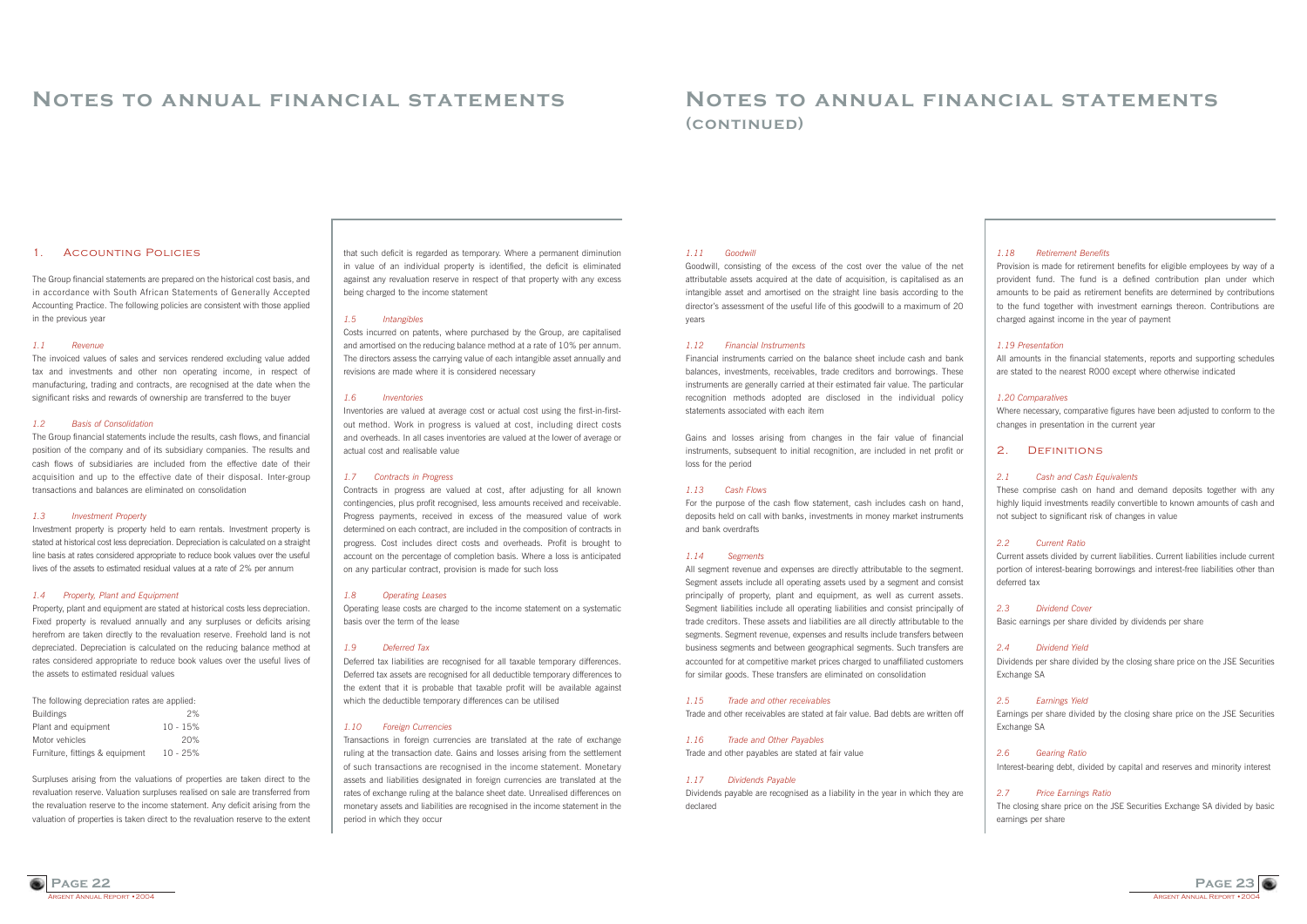

### **Notes to annual financial statements (continued)**

#### 5. INTANGIBLES

Carrying amount at beginning of year Gross carrying amount Accumulated amortisation

Goodwill in respect of subsidiaries acquired Amortisation for the year

Carrying amount at end of year Gross carrying amount Accumulated amortisation

#### 6. INTEREST IN SUBSIDIARIES

Shares at cost Loan owing by subsidiaries

*For further details of interest in subsidiaries refer page 38*

#### 7. INVENTORIES

Raw materials Work in progress Finished goods

| 547   | 25 29 6 | 25 843  | 3455    |
|-------|---------|---------|---------|
| 1 380 | 26 025  | 27 405  | 4 3 7 8 |
| (833) | (729)   | (1562)  | (923)   |
|       |         |         |         |
|       | 7 080   | 7 0 8 0 | 23 0 27 |
| (55)  | (1478)  | (1533)  | (639)   |
|       |         |         |         |
| 492   | 30 898  | 31 390  | 25 843  |
| 1 380 | 33 104  | 34 484  | 27 405  |
| (888) | (2 206) | (3 094) | (1562)  |
|       |         |         |         |

| 61 144 | 85 974  |  |
|--------|---------|--|
| 14 500 | 10 116  |  |
| 20 837 | 16 313  |  |
| 96 481 | 112 403 |  |



### **Notes to annual financial statements (continued)**

Certain fixed assets are encumbered as set out in note 10

#### 4. INVESTMENT PROPERTY

As the Group has more than five items of land and buildings, a register is maintained in terms of paragraph 22 (3) of Schedule 4 of the South African Companies Act. The register is available for inspection at the registered office of the Group. Details of the valuations are also available at the registered

| GROUP         |               | COMPANY       |
|---------------|---------------|---------------|
| 2003<br>R 000 | 2004<br>R 000 | 2003<br>R 000 |
|               |               |               |
|               | 115 449       | 88 912        |
|               | (4246)        | 46 929        |
|               | 111 203       | 135 841       |
|               |               |               |

|                                      | Land &      | Plant &                      | Motor   | <b>Furniture</b>      | Total   | Total   |
|--------------------------------------|-------------|------------------------------|---------|-----------------------|---------|---------|
|                                      |             | buildings equipment vehicles |         | fittings<br>equipment | 2004    | 2003    |
|                                      | <b>R000</b> | <b>R000</b>                  | R 000   | R 000                 | R 000   | R 000   |
|                                      |             |                              |         |                       |         |         |
| 3.<br>PROPERTY, PLANT AND EQUIPMENT  |             |                              |         |                       |         |         |
| Carrying amount at beginning of year | 18 796      | 57 173                       | 16 100  | 3 2 2 1               | 95 290  | 66 115  |
| Gross carrying amount                | 19 230      | 80 757                       | 25 674  | 5766                  | 131 427 | 98 722  |
| Accumulated depreciation             | (434)       | (23 584)                     | (9574)  | (2545)                | (36137) | (32607) |
|                                      |             |                              |         |                       |         |         |
| New subsidiaries                     |             |                              |         |                       |         | 4 2 5 2 |
| Additions                            | 1817        | 22 127                       | 5 6 2 2 | 1 1 6 3               | 30 729  | 34 910  |
| <b>Disposals</b>                     |             | (2763)                       | (501)   | (68)                  | (3 332) | (842)   |
| Depreciation                         | (205)       | (7294)                       | (3802)  | (744)                 | (12045) | (9145)  |
|                                      |             |                              |         |                       |         |         |
| Carrying amount at end of year       | 20 408      | 69 243                       | 17 419  | 3 5 7 2               | 110 642 | 95 290  |
| Gross carrying amount                | 21 046      | 96 192                       | 29 0 28 | 6 2 6 2               | 152 528 | 131 427 |
| Accumulated depreciation             | (638)       | (26949)                      | (11609) | (2690)                | (41886) | (36137) |
|                                      |             |                              |         |                       |         |         |

office of the Group

| Carrying amount at beginning of year | 39 319  | 28 604 |
|--------------------------------------|---------|--------|
| Gross carrying amount                | 41 120  | 29 913 |
| Accumulated depreciation             | (1801)  | (1309) |
|                                      |         |        |
| Additions                            | 9 4 1 1 | 11 334 |
| <b>Disposals</b>                     |         | (127)  |
| Depreciation                         | (714)   | (492)  |
|                                      |         |        |
| Carrying amount at end of year       | 48 016  | 39 319 |
| Gross carrying amount                | 50 531  | 41 120 |
| Accumulated depreciation             | (2515)  | (1801) |

Group

|                | GROUP    |                      |                      |
|----------------|----------|----------------------|----------------------|
| <b>Patents</b> | Goodwill | <b>Total</b><br>2004 | <b>Total</b><br>2003 |
| R 000          | R 000    | R 000                | R 000                |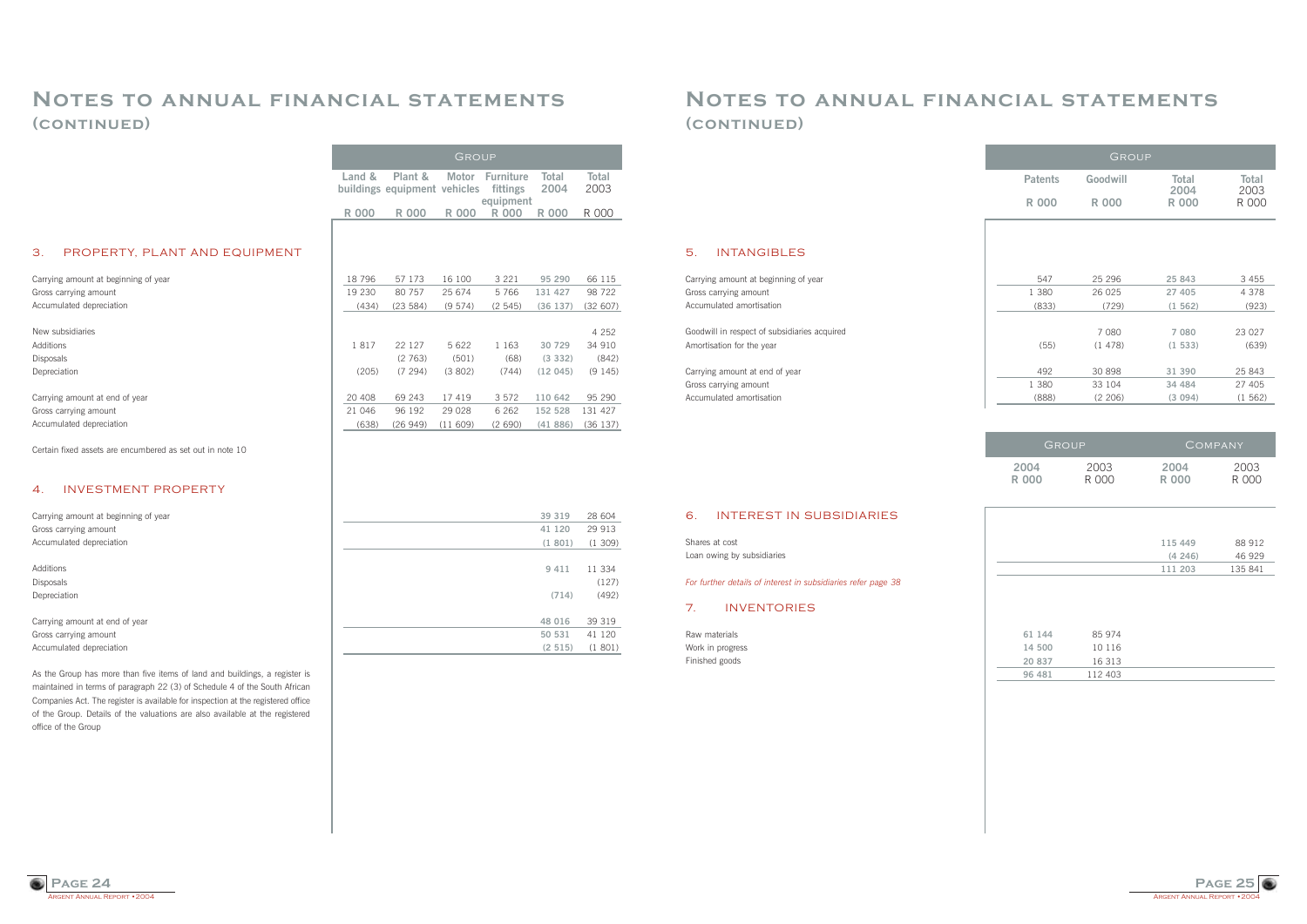ARGENT ANNUAL REPORT  $\cdot$  200 **Page 27**

### **Notes to annual financial statements (continued)**

### 10. INTEREST-BEARING BORROWINGS

| Secured                                                                        |  |  |  |  |  |  |
|--------------------------------------------------------------------------------|--|--|--|--|--|--|
| Suspensive sale agreements                                                     |  |  |  |  |  |  |
| Amounts owing in respect of plant, vehicles and equipment with                 |  |  |  |  |  |  |
| book values amounting to R29.1 million (2003 - R18.3 million)                  |  |  |  |  |  |  |
| Repayments are made in equal monthly instalments                               |  |  |  |  |  |  |
| Aggregate repayments are due as follows:                                       |  |  |  |  |  |  |
| Year ending 31 March                                                           |  |  |  |  |  |  |
| $-2005$<br>12 034                                                              |  |  |  |  |  |  |
| 8791<br>$-2006$                                                                |  |  |  |  |  |  |
| - 2007 and later 4 165                                                         |  |  |  |  |  |  |
| Deferred finance charges (1803)                                                |  |  |  |  |  |  |
| The effective average interest rate applicable to these liabilities is         |  |  |  |  |  |  |
| 2% to 3% below prime                                                           |  |  |  |  |  |  |
|                                                                                |  |  |  |  |  |  |
| Mortgage bonds                                                                 |  |  |  |  |  |  |
| Secured by fixed property bearing interest at 1% to 2.75% below prime          |  |  |  |  |  |  |
| Loan and Subscription Agreement amount owing by the Group to Affin (Pty)       |  |  |  |  |  |  |
| Limited, bearing an effective after-tax interest rate of 2,28% for this period |  |  |  |  |  |  |
| and repayable in six monthly instalments                                       |  |  |  |  |  |  |
|                                                                                |  |  |  |  |  |  |
| Loan and Subscription Agreement amount owing by the Group to BOE Bank,         |  |  |  |  |  |  |
| bearing an effective after-tax interest rate of 4,03% for this period and      |  |  |  |  |  |  |
| repayable in monthly instalments                                               |  |  |  |  |  |  |
|                                                                                |  |  |  |  |  |  |

Bearing interest at an average of 3% below prime and repayable on thirteen months' notice

In terms of the Company's Articles of Association, the borrowing powers are unlimited

Loan facility secured by suretyship given by the holding company bearing interest linked to prime and repayable in monthly instalments

Loan facility owing by the Group to Standard Corporate and Merchant Bank, bearing an average interest rate of 1.75% below prime and repayable in monthly instalments

#### **Unsecured**

Loan facilities with Group bankers

Less: Portion payable within twelve months reflected under current liabilities

#### Non-current portion



### **Notes to annual financial statements (continued)**

### 8. SHARE CAPITAL AND PREMIUM

#### Authorised share capital

100 000 000 ordinary shares of 5 cent each

(2003 - 100 000 000 ordinary shares of 5 cent each) Issued share capital

67 090 051 ordinary shares of 5 cents each

(2003 - 58 307 705 ordinary shares of 5 cent each)

Share premium

Treasury shares

Total share capital and premium

The unissued shares are under the control of the directors until the next annual general meeting

Ordinary shares of 5 cents each were issued during the year as follows: On 1 October 2003 3 634 575 shares at a premium of R3,19 each On 3 October 2003 5 147 771 shares at a premium of R3,19 each

**The Argent Employee Share Option Scheme** 

All shares allocated to the share option scheme are to be exercised during a five year option period in five tranches Should the option holder resign from the Group prior to the option maturity date, the shares will not be issued

| <b>GROUP</b>         |                     | COMPANY              |               |  |  |  |
|----------------------|---------------------|----------------------|---------------|--|--|--|
| 2004<br><b>R 000</b> | 2003<br><b>R000</b> | 2004<br><b>R 000</b> | 2003<br>R 000 |  |  |  |
|                      | 23 187 14 604       |                      |               |  |  |  |
|                      | 16 577 11 566       |                      |               |  |  |  |
| 1914                 | 5 2 1 8             |                      |               |  |  |  |
| 11 741               | 13 936              |                      |               |  |  |  |
| 3 1 5 0              | 3780                |                      |               |  |  |  |
| 9 6 6 7              |                     | 9 6 6 7              |               |  |  |  |
|                      |                     |                      |               |  |  |  |
| 1 0 5 8<br>67 294    | 2 1 4 8<br>51 252   | 9 6 6 7              |               |  |  |  |
| 19 871               | 20 644              | 2 0 0 0              |               |  |  |  |
| 47 423               | 30 608              | 7 6 6 7              |               |  |  |  |

Payment will therefore not be required, and options will be cancelled

Shares have been allocated to the share option scheme as follows: On 3 October 2003 5 147 771 shares were allocated at a purchase price of R3,24 each

**Number of share options granted to date**  Share options granted Share options granted due to increase in issued shares Available for future utilisation

**Total** 

**Movements in number of options granted**

- Balance at beginning of year Options granted
- Options exercised
- Options forfeited
- Balance at end of year

### 9. RESERVES

Non-distributable reserves Reserve on acquisition of subsidiaries Revaluation reserve

| 5 0 0 0 | 5 0 0 0 | 5 0 0 0 | 5 0 0 0 |
|---------|---------|---------|---------|
|         |         |         |         |
| 3 3 5 4 | 2915    | 3 3 5 4 | 2915    |
| 131 667 | 103 651 | 131 666 | 103 650 |
| (17975) | (1711)  |         |         |
| 117 046 | 104 855 | 135 020 | 106 565 |

# **2 200 158** 1 175 000 **3 485 000** 892 875 **1 662 771** 132 283 **7 347 929** 2 200 158 **1 024 661** 857 000 **3 695 560** 990 376 **(820 301)** (802 595) **(5 000)** (20 120) **3 894 920** 1 024 661

### **23 209** 23 209 **836** 836 **24 045** 24 045

|       | COMPANY<br>GROUP |       |       |
|-------|------------------|-------|-------|
| 2004  | 2003             | 2004  | 2003  |
| R 000 | R NNN            | R 000 | R NNN |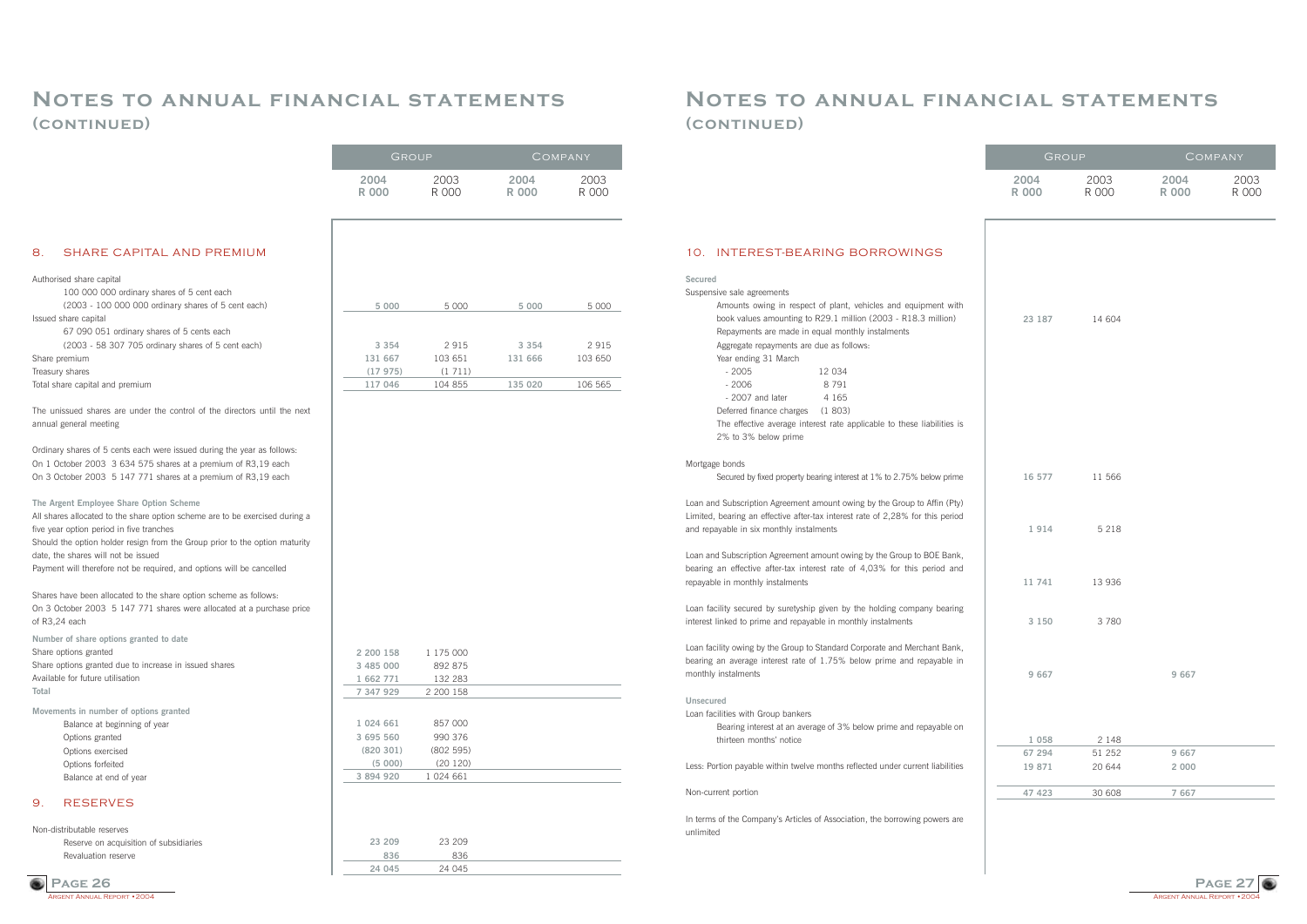

 $(100 000)$  150 000

### **Notes to annual financial statements (continued)**

Cox S.J. Day P.A. Hendry T.R. Lawson P.H. Scharrighuisen T. Smith D.

Youngman G.K.

**Total**

165 000 198 530 (95 956) 267 574 165 000 483 340 (145 956) 502 384 38 600 273 530 (66 356) 245 774

32 880 283 340 (62 926) 253 294 38 880 215 000 (24 720) 229 160

653 160 2 270 800 (678 526) 2 245 434

### **Notes to annual financial statements (continued)**

|                                                                         |                                                               |              |              |                 |              |                                | GROUP          |                   |                      | COMPANY              |
|-------------------------------------------------------------------------|---------------------------------------------------------------|--------------|--------------|-----------------|--------------|--------------------------------|----------------|-------------------|----------------------|----------------------|
|                                                                         |                                                               |              |              |                 |              | 2004<br><b>R 000</b>           | 2003<br>R 000  |                   | 2004<br><b>R 000</b> | 2003<br>R 000        |
| 13.                                                                     | <b>OPERATING PROFIT BEFORE</b><br>FINANCING COSTS (CONTINUED) |              |              |                 |              |                                |                |                   |                      |                      |
|                                                                         |                                                               |              |              |                 |              |                                |                |                   |                      |                      |
| Staff costs<br>Included in staff costs are:                             |                                                               |              |              |                 |              | 80 117                         |                | 69 262            |                      |                      |
| - Defined contribution plan expense<br>Number of employees at year end  |                                                               |              |              |                 |              | 5 0 1 5<br>1 2 3 7             |                | 3 8 4 3<br>897    |                      |                      |
| Investment property                                                     |                                                               |              |              |                 |              |                                |                |                   |                      |                      |
| - Operating rent received                                               |                                                               |              |              |                 |              | 136                            |                | 134               |                      |                      |
| - Direct operating expenses                                             |                                                               |              |              |                 |              | 41                             |                | 52                |                      |                      |
| Directors' emoluments                                                   |                                                               |              |              |                 |              |                                |                |                   |                      |                      |
|                                                                         | <b>Basic</b>                                                  | <b>Fees</b>  | <b>Bonus</b> | <b>Benefits</b> | <b>Other</b> | <b>Share</b><br><b>Options</b> |                | Prov.<br>Contrib. | Total<br>2004        | <b>Total</b><br>2003 |
|                                                                         | <b>R 000</b>                                                  | <b>R 000</b> | <b>R 000</b> | <b>R 000</b>    |              | <b>R 000</b>                   |                | <b>R 000</b>      | <b>R 000</b>         | R 000                |
| Antonic M.J.                                                            | 199 742                                                       | 33 000       | 21 29 6      | 51 954          |              | 83 979                         |                | 14 8 65           | 404 836              | 359 845              |
| Cox S.J.                                                                | 228 697                                                       | 33 000       | 22 044       | 57 954          |              | 36 129                         |                | 16 962            | 394 786              | 362 127              |
| Day P.A.                                                                | 279 680                                                       | 33 000       | 30 4 20      | 74 940          |              | 85 689                         |                | 20 741            | 524 470              | 367 244              |
| Hendry T.R.                                                             | 387 398                                                       | 55 000       | 49 289       | 181 396         |              | 96 689                         |                | 33 552            | 803 324              | 656 451              |
| Lawson P.H.                                                             | 290 368                                                       | 33 000       | 31 878       | 78 153          |              | 32 277                         |                | 21 526            | 487 202              |                      |
| Litschka F.                                                             |                                                               | 20 000       |              |                 |              |                                |                |                   | 20 000               |                      |
| Scharrighuisen T.                                                       |                                                               | 55 000       |              |                 |              |                                |                |                   | 55 000               | 50 000               |
| Smith D.                                                                | 121 083                                                       | 16 500       | 12 575       | 67 170          |              | 25 760                         |                | 10748             | 253 836              | 219 181              |
| Youngman G.K.                                                           | 240 176                                                       | 16 500       | 25 382       | 60 701          |              | 24 503                         |                | 17 651            | 384 913              | 327 247              |
| Total                                                                   | 1 747 144                                                     | 295 000      | 192 884      | 572 268         |              | 385 026                        |                | 136 045           | 3 3 2 8 3 6 7        | 2 342 095            |
|                                                                         |                                                               |              |              |                 |              |                                |                |                   |                      |                      |
| Directors share option allocations are granted on the same terms as the |                                                               |              |              |                 |              |                                |                |                   |                      |                      |
| Argent Employee Share Option Scheme                                     |                                                               |              |              |                 |              |                                |                |                   |                      |                      |
|                                                                         |                                                               |              |              |                 |              | <b>Balance at</b>              | <b>Options</b> | <b>Options</b>    | <b>Options</b>       | <b>Balance at</b>    |
| Movement in the number of options granted                               |                                                               |              |              |                 |              | <b>Beginning</b><br>of Year    | Granted        | <b>Forfeited</b>  | <b>Exercised</b>     | End of<br>Year       |
|                                                                         |                                                               |              |              |                 |              |                                |                |                   |                      |                      |
| Antonic M.J.                                                            |                                                               |              |              |                 |              | 161 400                        | 273 530        |                   | (95056)              | 339 874              |
| Cox S.J.                                                                |                                                               |              |              |                 |              | 51 400                         | 293 530        |                   | (87 556)             | 257 374              |

|                                                                      | GROUP         |               |                      | COMPANY       |
|----------------------------------------------------------------------|---------------|---------------|----------------------|---------------|
|                                                                      | 2004<br>R 000 | 2003<br>R 000 | 2004<br><b>R 000</b> | 2003<br>R 000 |
| <b>DEFERRED TAX</b><br>11.                                           |               |               |                      |               |
| Movement of deferred tax commitment                                  |               |               |                      |               |
| Balance at beginning of year                                         | 6 5 8 3       | 3 3 2 0       |                      |               |
| Originating temporary differences on property, plant and equipment   | 3 5 0 4       | 3 2 6 3       |                      |               |
|                                                                      |               |               |                      |               |
| Balance at end of year                                               | 10 087        | 6 5 8 3       |                      |               |
| <b>REVENUE</b><br>12.                                                |               |               |                      |               |
| Revenue is derived from manufacturing, trading, contracts and rental |               |               |                      |               |
| <b>OPERATING PROFIT BEFORE</b><br>13.                                |               |               |                      |               |
| <b>FINANCING COSTS</b>                                               |               |               |                      |               |
| after allowing for the following:                                    |               |               |                      |               |
| Income                                                               |               |               |                      |               |
| Income from subsidiaries - dividends                                 |               |               |                      | 650           |
| Profit on disposal of plant and equipment                            | 395           | 529           |                      |               |
| Profit on disposal of fixed property                                 |               | 9             |                      |               |
| Profit on foreign exchange transactions                              | 180           | 774           | 26                   | 94            |
| Profit on translation of foreign operation                           | 1 475         | 2 3 0 1       |                      |               |
| Interest received                                                    | 8 3 7 5       | 3 4 5 5       | 1 5 2 1              | 178           |
| <b>Expenses</b>                                                      |               |               |                      |               |
| Cost of sales<br>Auditors' remuneration                              | 359 249       | 421 922       |                      |               |
| Audit fees current year                                              | 490           | 434           | 54                   | 65            |
| Loss on disposal of plant and equipment                              | 997           | 268           |                      |               |
| Depreciation                                                         |               |               |                      |               |
| - Land and buildings - owner occupied                                | 205           | 180           |                      |               |
| - Land and buildings - investment                                    | 714           | 492           |                      |               |
| - Plant and equipment                                                | 7 2 9 4       | 5 4 0 6       |                      |               |
| - Motor vehicles                                                     | 3 8 0 2       | 2 970         |                      |               |
| - Furniture, fittings and equipment                                  | 744           | 589           |                      |               |
| Amortisation of intangibles                                          |               |               |                      |               |
| - Patents                                                            | 55            | 60            |                      |               |
| - Goodwill                                                           | 1 478         | 579           |                      |               |
| Loss on foreign exchange transactions                                | 4 1 3 9       | 4 8 8 4       | 2 9 4 9              | 1 2 8 0       |
| Operating lease costs                                                |               |               |                      |               |
| - Buildings                                                          | 877           | 406           |                      |               |
|                                                                      |               |               |                      |               |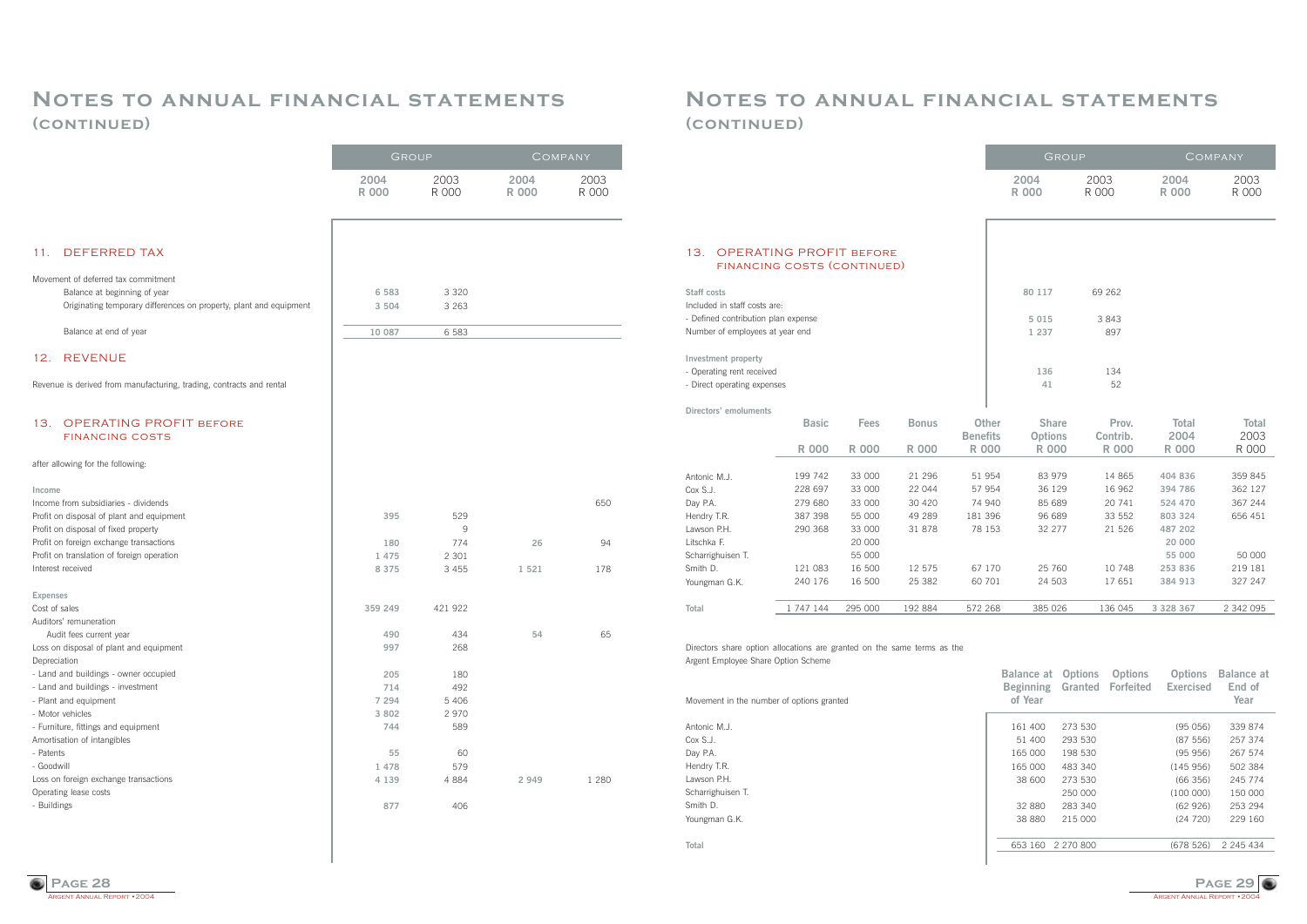

### **Notes to annual financial statements (continued)**

#### 16. EARNINGS PER SHARE

#### *16.1 Basic earnings per share*

The calculation of basic earnings per share is based on net profit of R61 337 (2003 - R42 000) and a weighted average of 61 867 (2003 - 50 558) shares in issue

#### *16.2 Headline earnings per share*

The calculation of headline earnings per share is based on headline earnings of R65 705 (2003 - R42 309) and a weighted average of 61 867 (2003 - 50 558) shares in issue

This basis highlights the sustainable earnings per share

Reconciliation between earnings and headline earnings: Net profit for the period

Adjusted for:

Amortisation of goodwill

Loss on disposal of plant and equipment

Profit on disposal of plant and equipment

Profit on disposal of fixed property

Discontinued operation

Headline earnings attributable to ordinary shareholders

#### 17. DIVIDENDS

Dividend No. 15 of 8 cents per share paid on 9 December 2002 to members recorded in the register on 6 December 2002

Dividend No. 16 of 9 cents per share paid on 18 August 2003 to members recorded in the register on 15 August 2003

Dividend No. 17 of 9 cents per share paid on 26 January 2004 to members recorded in the register on 23 January 2004

Less treasury shares

A final dividend of 10 cents per share has been declared, payable on 5 July 2004 to shareholders recorded in the register at close of business on 2 July 2004. No secondary taxation on companies is payable due to a secondary taxation on companies credit brought forward



### **Notes to annual financial statements (continued)**

GROUP COMPANY

| GROUP         |               | COMPANY              |               |  |
|---------------|---------------|----------------------|---------------|--|
| 2004<br>R 000 | 2003<br>R 000 | 2004<br><b>R</b> 000 | 2003<br>R 000 |  |
|               |               |                      |               |  |
| 99.1          | 83.1          |                      |               |  |
| 106.2         | 83.7          |                      |               |  |
|               |               |                      |               |  |
|               |               |                      |               |  |
| 61 337        | 42 000        |                      |               |  |
| 1 478         | 579           |                      |               |  |
| 997           | 268           |                      |               |  |
| (395)         | (529)         |                      |               |  |
|               | (9)           |                      |               |  |
| 2 2 8 8       |               |                      |               |  |
| 65 705        | 42 309        |                      |               |  |
|               |               |                      |               |  |
|               | 4 2 1 2       |                      | 4 2 1 2       |  |
| 5 2 4 8       |               | 5 2 4 8              |               |  |
| 6 0 3 8       |               | 6 0 3 8              |               |  |
| 11 286        | 4 2 1 2       | 11 286               | 4 2 1 2       |  |
| (651)         | (174)         |                      |               |  |
| 10 635        | 4 0 3 8       | 11 286               | 4 2 1 2       |  |

|                                                           | 2004         | 2003    | 2004         | 2003   |
|-----------------------------------------------------------|--------------|---------|--------------|--------|
|                                                           | <b>R 000</b> | R 000   | <b>R 000</b> | R 000  |
|                                                           |              |         |              |        |
|                                                           |              |         |              |        |
| <b>FINANCING COSTS</b>                                    |              |         |              |        |
| Interest paid                                             |              |         |              |        |
| Suspensive sale contracts                                 | 2 0 2 9      | 1 606   |              |        |
| Bank overdraft and other                                  | 13 674       | 7 4 8 3 | 4 5 4 8      | 535    |
|                                                           | 15 703       | 9 0 8 9 | 4 5 4 8      | 535    |
|                                                           |              |         |              |        |
| SA normal taxation                                        |              |         |              |        |
| Current taxation                                          |              |         |              |        |
|                                                           | 16 536       | 8 6 4 4 |              |        |
|                                                           | (114)        | (135)   | (5)          |        |
|                                                           |              |         |              |        |
|                                                           | 3 5 0 4      | 3 2 6 3 |              |        |
|                                                           | 19 9 26      | 11 772  | (5)          |        |
|                                                           |              |         |              |        |
| South African normal tax                                  | 19 592       | 11 400  | (5)          |        |
|                                                           | 334          | 372     |              |        |
| Amount per income statement                               | 19 9 26      | 11 772  | (5)          |        |
| Reconciliation of rate of taxation                        | $\%$         | %       | $\%$         | $\%$   |
|                                                           | 30.0         | 30.0    | 30.0         | 30.0   |
| Decrease in rate of taxation due to:                      |              |         |              |        |
| Net utilisation of accessible losses                      | (6.5)        | (7.8)   | (29.8)       |        |
| Dividend income                                           | (0.3)        |         |              | (30.0) |
| Permanent differences                                     | 1.2          | (2.2)   | (0.2)        |        |
| Effect of S37(H) tax allowance                            |              | 3.1     |              |        |
| Prior year over provision                                 | (0.1)        | (0.3)   |              |        |
| Foreign taxation rate differential                        | 0.2          | (1.3)   |              |        |
|                                                           | 24.5         | 21.5    |              |        |
| Estimated assessable losses available for set off against |              |         |              |        |
| future taxable income are as follows:                     |              |         |              |        |
| Total assessable losses                                   | 11 107       | 10 631  |              |        |
| Applied to reduce deferred tax                            | (4976)       | (6832)  |              |        |
|                                                           | 6 1 3 1      | 3 7 9 9 |              |        |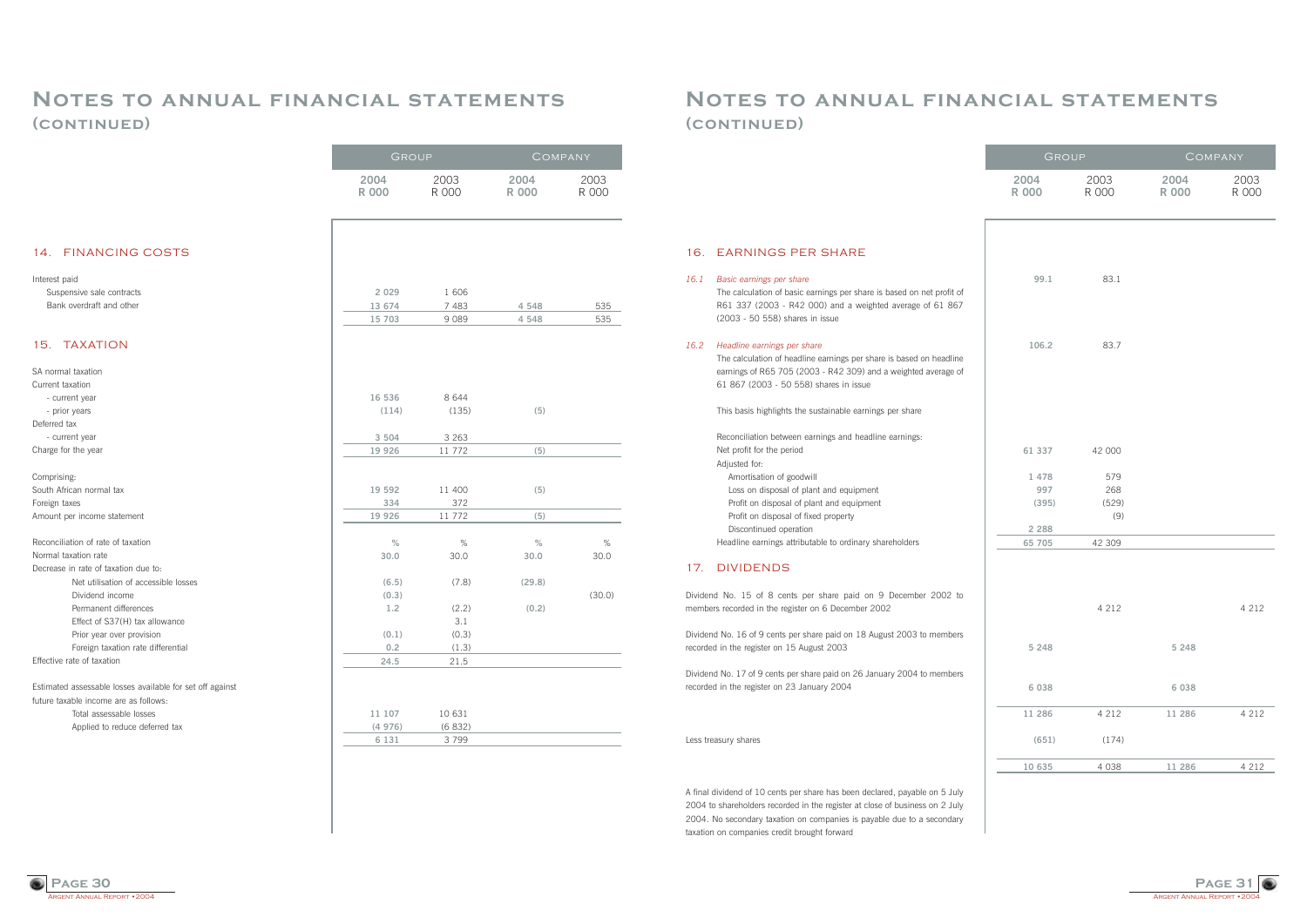ARGENT ANNUAL REPORT • 2004 **Page 33**

### **Notes to annual financial statements (continued)**

#### *18.5 Acquisition of subsidiaries*

| , icquisition or subsidiance                                                                    |
|-------------------------------------------------------------------------------------------------|
| The Group acquired 100% of Jetmaster (Proprietary) Limited on 16                                |
| August 2002 and 100% of Excalibur Vehicle Accessories                                           |
| (Proprietary) Limited on 31 January 2003. The fair value of assets                              |
| and liabilities assumed were as follows:                                                        |
| Property, plant & equipment                                                                     |
| Inventory                                                                                       |
| Trade and other receivables                                                                     |
| Bank balance and cash                                                                           |
| Taxation                                                                                        |
| Deferred tax                                                                                    |
| Trade and other payables                                                                        |
| Interest-bearing borrowings                                                                     |
| Goodwill                                                                                        |
| Total purchase price                                                                            |
| Deduct bank balance on acquisition                                                              |
| Cash flow on acquisition net of cash acquired                                                   |
|                                                                                                 |
| Acquisition of minority interest<br>The Croup acquired the final 23% of Ciflo Engineering (Ron) |
|                                                                                                 |

### *18.6 Acquisition of minority interest*

The Group acquired the final 23% of Giflo Engineering (Bop) (Proprietary) Limited on 3 October 2003

#### *18.7 Segment information*

Cash Flow from Operating activities Investing activities Financing activities

Cash Flow from Operating activities Investing activities Financing activities

| 1 3 1 6 | 2936    | 4 2 5 2 |
|---------|---------|---------|
| 6 202   | 992     | 7 1 9 4 |
| 12 862  | 3 1 7 1 | 16 033  |
| 3 1 5 8 | 483     | 3 641   |
| 622     | 231     | 853     |
| 445     | (66)    | 379     |
| (9705)  | (2600)  | (12305) |
|         | (327)   | (327)   |
| 9 3 4 7 | 13 680  | 23 0 27 |
| 24 247  | 18 500  | 42 747  |
| (3158)  | (483)   | (3641)  |
| 21 089  | 18 017  | 39 106  |



### **Notes to annual financial statements (continued)**

*18.1 Reconciliation of profit before taxation*

*18.2 Dividends paid*

| Steel & Steel<br><b>Related Products</b><br>R 000 | Non Steel<br><b>Related</b><br>R 000 | <b>Properties</b><br>R 000 | 2004<br><b>Total</b><br><b>R 000</b> |
|---------------------------------------------------|--------------------------------------|----------------------------|--------------------------------------|
|                                                   |                                      |                            |                                      |
| 49 891                                            | (6983)                               | 6 192                      | 49 100                               |
| (55 296)                                          | 11 237                               | (5153)                     | (49 212)                             |
| 35 534                                            | (3 258)                              | (4043)                     | 28 233                               |
| 30 129                                            | 996                                  | (3004)                     | 28 121                               |
|                                                   |                                      |                            |                                      |
| Steel & Steel<br><b>Related Products</b>          | Non Steel<br><b>Related</b>          | <b>Properties</b>          | 2003<br><b>Total</b>                 |
| <b>R000</b>                                       | R 000                                | <b>R000</b>                | R 000                                |
|                                                   |                                      |                            |                                      |
| (3565)                                            | 20 276                               | 6 2 3 1                    | 22 942                               |
| (40199)                                           | (29875)                              | (14037)                    | (84111)                              |
| 48 125                                            | 1 609                                | 7 541                      | 57 275                               |
| 4 3 6 1                                           | (7990)                               | (265)                      | (3894)                               |

*18.3 Taxation paid*

|                                                                                 | <b>UITOUL</b>        |               | <u>U UMEANI</u>      |               |
|---------------------------------------------------------------------------------|----------------------|---------------|----------------------|---------------|
|                                                                                 | 2004<br><b>R 000</b> | 2003<br>R 000 | 2004<br><b>R 000</b> | 2003<br>R 000 |
| NOTES TO THE CASH FLOW<br><b>STATEMENT</b>                                      |                      |               |                      |               |
| Reconciliation of profit before taxation<br>to cash generated from operations   |                      |               |                      |               |
| Profit before taxation<br>Adjustments:                                          | 81 263               | 54 670        | (7825)               | 25            |
| Loss on disposal of plant and equipment                                         | 997                  | 268           |                      |               |
| Profit on disposal of plant and equipment                                       | (395)                | (529)         |                      |               |
| Profit on disposal of fixed property                                            |                      | (9)           |                      |               |
| Dividends received                                                              |                      |               |                      | (650)         |
| Depreciation                                                                    | 14 29 2              | 10 276        |                      |               |
| Interest received                                                               | (8375)               | (3455)        | (1521)               | (178)         |
| Interest paid                                                                   | 15 703               | 9 0 8 9       | 4 5 4 8              | 535           |
| Operating profit (loss) before working capital changes                          | 103 485              | 70 310        | (4798)               | (268)         |
| (Decrease) Increase in working capital                                          | (27042)              | (28595)       | 40 622               | 19 989        |
| Decrease (Increase) in inventories                                              | 15 9 22              | (44 265)      |                      |               |
| Decrease (Increase) in trade and other receivables                              | 21 966               | (38970)       | 6 641                | (1126)        |
| (Decrease) Increase in trade and other payables                                 | (64930)              | 54 640        | (2194)               | (537)         |
| Decrease in amount owing by subsidiaries                                        |                      |               | 36 175               | 21 652        |
| Cash generated from operations                                                  | 76 443               | 41 715        | 35 824               | 19 721        |
| Dividends paid                                                                  |                      |               |                      |               |
| Dividends unpaid at beginning of year                                           |                      | (3 108)       |                      | (3 108)       |
| Dividends charged to the income statement<br>Dividends unpaid at end of year    | (10635)              | (4038)        | (11286)              | (4 212)       |
|                                                                                 | (10635)              | (7146)        | (11286)              | (7320)        |
| <b>Taxation paid</b>                                                            |                      |               |                      |               |
| Taxation unpaid at beginning of year                                            | (5490)               | (3902)        | 210                  | 102           |
| Taxation charged to the income statement                                        |                      |               |                      |               |
| (excluding deferred tax)                                                        | (16 422)             | (7581)        | 5                    |               |
| Taxation unpaid at end of year                                                  | 12 532               | 5 4 9 0       | (150)                | (210)         |
|                                                                                 | (9 380)              | (5993)        | 65                   | (108)         |
| Cash and cash equivalents, consisting of cash on hand and balance<br>with banks |                      |               |                      |               |
|                                                                                 | 34 720               | 6 5 9 9       | 23 248               | (8263)        |
|                                                                                 |                      |               |                      |               |

|                  |                  | 2003  |
|------------------|------------------|-------|
| <b>Jetmaster</b> | <b>Excalibur</b> | Total |
| R 000            | R 000            | R 000 |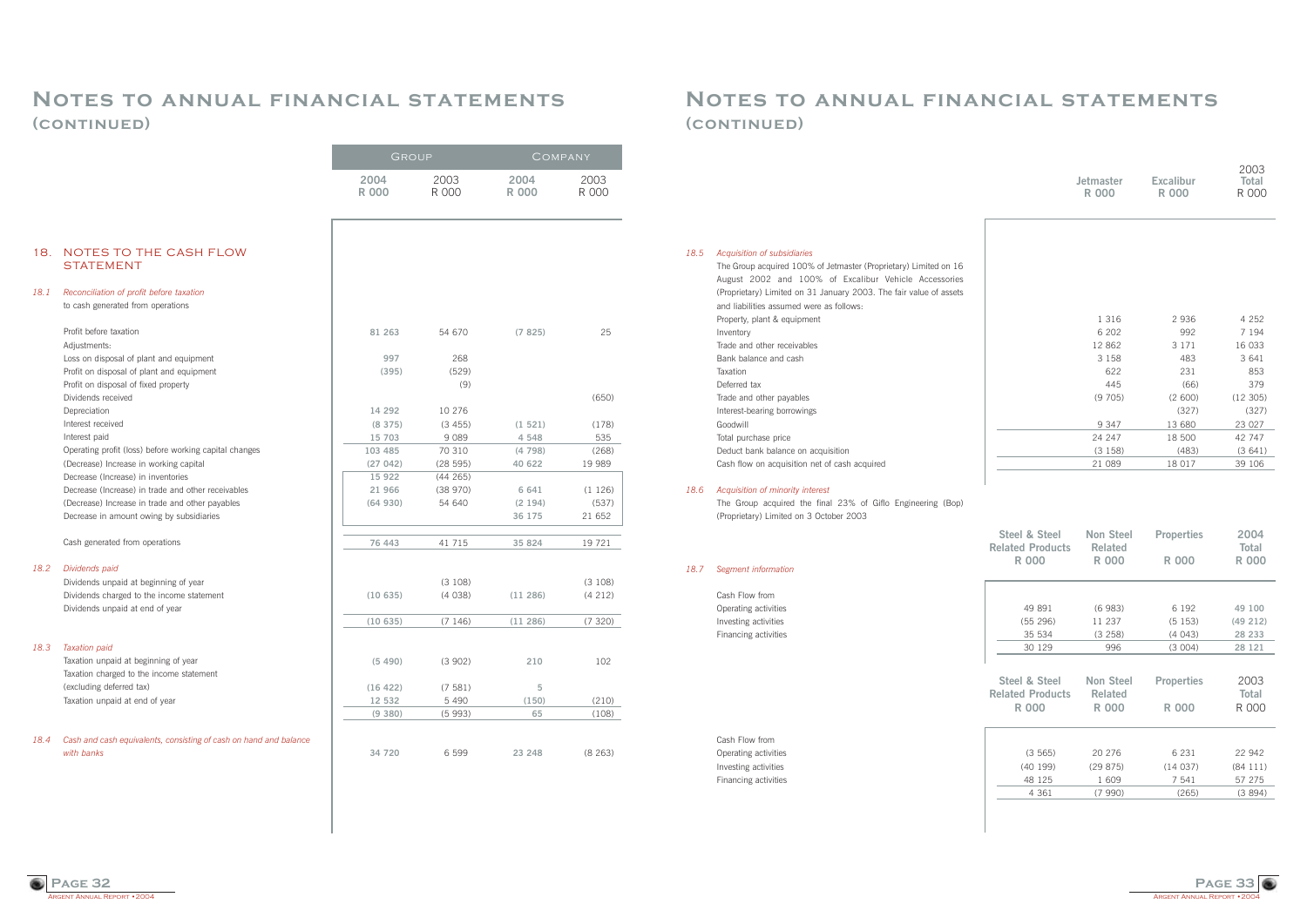

### **Notes to annual financial statements (continued)**

#### 20. RELATED PARTY TRANSACTIONS

Related party relationships exist between the subsidiaries in the Group. All purchasing and selling transactions as well as rental arrangements are concluded at arms length

#### 21. GUARANTEES

- 21.1 The Company's bankers hold guarantees issued by the Company for facilities granted to its subsidiary companies and holding company
- bonds

*21.2* The Companyís bankers hold letters of guarantee for the amount of R6.9 million in respect of performance bonds and R4.8 million in respect of property

In the normal course of its operations, the Group is exposed to currency, interest rate, liquidity and credit risk. In order to manage these risks, the Group has developed a comprehensive risk management process to facilitate control and monitoring of these risks. General corporate hedging unrelated to any specific project is not undertaken. The Group also does not issue or acquire derivative instruments for trading purposes

### 22. FINANCIAL INSTRUMENTS

#### *22.1 Risk management activities*

#### *Credit risk*

The Groups financial instruments do not represent a concentration of credit risk as the Group deals with a number of major clients. Accounts receivables are regularly monitored and assessed and where necessary an adequate level of provision is maintained. Counterparty credit limits are in place and are reviewed and approved by the respective subsidiary boards

#### *Foreign currency risk*

The Group has potential foreign exchange exposure in respect of items denominated in foreign currencies comprising transactional exposure in terms of exports incurred in currencies other than rand and in respect of investments in overseas operations

The Group does not currently hedge its exposure to foreign currency exchange rates

#### *Interest rate and liquidity risk*

Fluctuations in interest rates impact on the value of short term investments and financing activities giving rise to interest rate risk

In the ordinary course of business, the Group receives cash proceeds from its operations and is required to fund working capital and capital expenditure requirements. The cash is managed to ensure that surplus funds are invested to maximise returns whilst ensuring that capital is safeguarded for the maximum extent possible by investing only with top financial institutions

Contractual arrangements for committed borrowing facilities are maintained with several banking counterparties to meet the Groups normal and contingency funding

### **Notes to annual financial statements (continued)**

| 19. BUSINESS SEGMENTS                                                                                                                                  |                   |                 |                   |                   |
|--------------------------------------------------------------------------------------------------------------------------------------------------------|-------------------|-----------------|-------------------|-------------------|
|                                                                                                                                                        |                   |                 |                   |                   |
| For management purposes the Group is organised into three major operating<br>divisions, namely Steel and Steel Related Products, Non Steel Related and |                   |                 |                   |                   |
| Properties. These divisions are the basis on which the company reports its                                                                             |                   |                 |                   |                   |
| primary segment information. The Steel and Steel Related Product segment                                                                               |                   |                 |                   |                   |
| merchants and adds value to a broad range of steel and steel related                                                                                   |                   |                 |                   |                   |
| products, while the Non Steel Related segment, is involved in the supply of                                                                            |                   |                 |                   |                   |
| ready mix concrete, railway retarders and the refurbishment of engines. The                                                                            |                   |                 |                   |                   |
| Property segment is a summary of the Group's properties, the majority of                                                                               |                   |                 |                   |                   |
| which is utilised by the Group. Financial information about business                                                                                   |                   |                 |                   |                   |
| segments is presented in the following report:                                                                                                         |                   |                 |                   |                   |
| Segment report for the year ended 31 March 2004                                                                                                        |                   |                 |                   |                   |
| Revenue                                                                                                                                                |                   |                 |                   |                   |
| External sales                                                                                                                                         | 482 929           | 121 574         | 136               | 604 639           |
| Inter-segment sales                                                                                                                                    | 115 475           | 70 520          | 4 1 3 3           |                   |
| <b>Total Revenue</b>                                                                                                                                   | 598 404           | 192 094         | 4 2 6 9           | 604 639           |
| Net profit before taxation                                                                                                                             |                   |                 |                   |                   |
| Segment result                                                                                                                                         | 72 599            | 8 5 7 3         | 91                | 81 263            |
| Taxation                                                                                                                                               |                   |                 |                   | (19926)           |
| Net profit after taxation                                                                                                                              |                   |                 |                   | 61 337            |
|                                                                                                                                                        |                   |                 |                   |                   |
| Other information                                                                                                                                      |                   |                 |                   |                   |
| Segment assets                                                                                                                                         | 350 098           | 60 039          | 45 527            | 455 664           |
| Segment liabilities<br>Capital expenditure                                                                                                             | 100 500<br>29 780 | 50 704<br>7 940 | 16 360<br>9 4 7 2 | 167 564<br>47 192 |
| Depreciation / amortisation                                                                                                                            | 10 049            | 3 3 8 9         | 854               | 14 292            |
|                                                                                                                                                        |                   |                 |                   |                   |
| Segment report for the year ended 31 March 2003                                                                                                        |                   |                 |                   |                   |
| Revenue                                                                                                                                                |                   |                 |                   |                   |
| External sales                                                                                                                                         | 334 236           | 286 752         | 393               | 621 381           |
| Inter-segment sales                                                                                                                                    | 131 132           | 86 443          | 3779              |                   |
| <b>Total Revenue</b>                                                                                                                                   | 465 368           | 373 195         | 4 1 7 2           | 621 381           |
| Net profit before taxation                                                                                                                             |                   |                 |                   |                   |
| Segment result                                                                                                                                         | 46 151            | 8 2 5 8         | 261               | 54 670            |
| Taxation                                                                                                                                               |                   |                 |                   | (11 772)          |
| Net profit after taxation                                                                                                                              |                   |                 |                   | 42 898            |
| Other information                                                                                                                                      |                   |                 |                   |                   |
| Segment assets                                                                                                                                         | 305 147           | 90 485          | 41 528            | 437 160           |
| Segment liabilities                                                                                                                                    | 130 476           | 71 524          | 14 452            | 216 452           |
| Capital expenditure                                                                                                                                    | 25 0 96           | 9867            | 11 281            | 46 244            |
| Depreciation / amortisation                                                                                                                            | 6 4 6 8           | 3 1 9 1         | 617               | 10 276            |

| Steel & Steel           | <b>Non Steel</b> |       | <b>Properties Consolidated</b> |
|-------------------------|------------------|-------|--------------------------------|
| <b>Related Products</b> | Related          |       |                                |
| R 000                   | R 000            | R 000 | R 000                          |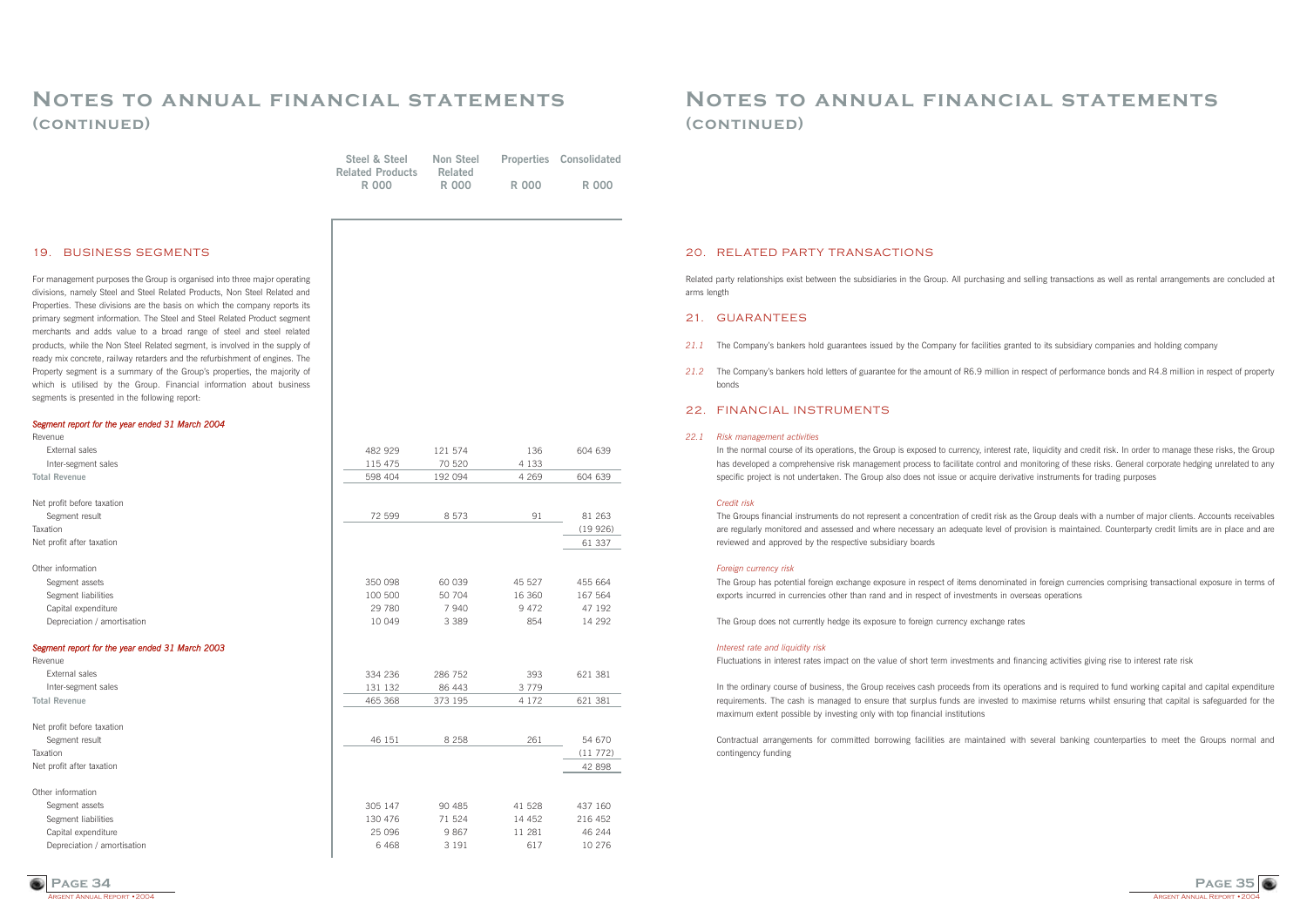

### **Notes to annual financial statements (continued)**

### 25. RESTATEMENT OF COMPARATIVES

A recent ruling given by the GAAP Monitoring Panel has provided more clarity regarding the consolidation of share incentive scheme trusts

**Number of shares** Shares in issue - weighted ('000)

Consequently the Group has changed its accounting policy in respect of its share incentive scheme trust ("share trust"). The share trust is now consolidated to the extent that the Group issued share capital is under the control of the Group. These shares are shown as treasury shares. The prior year comparatives have been restated as follows:

### **Balance Sheet**

Employee share incentive scheme (R000) Treasury shares (R000) Retained earnings (opening) (R000)

RGENT ANNUAL REPORT • 2004 **Page 36**

#### **Earnings per share**

Attributable earnings per share (cents) Headline earnings per share (cents) Net asset value per share (cents)

#### **Movement in share incentive scheme**

The movement in the shares in the share incentive scheme trust for the period under review can be summarised as follows:

#### Opening balance Purchases

Shares exercised

Closing balance

| 1 3 2 5 | (1325)<br>1711 | 1711   |
|---------|----------------|--------|
| 73 302  | 386            | 73 688 |
| 50 580  | (22)           | 50 558 |
| 83.0    | 0.1            | 83.1   |
| 83.6    | 0.1            | 83.7   |
| 349.7   | (2.3)          | 347.4  |

### **Notes to annual financial statements (continued)**

| 2004<br>number | 2003<br>number |
|----------------|----------------|
| 1 230 263      | 1 007 700      |
| 5 147 771      | 1 025 158      |
| (820301)       | (802595)       |
| 5 557 733      | 1 230 263      |
|                |                |

|                                                                                                                                                   |                                    | 31 March 2004          | 31 March 2003               |                        |
|---------------------------------------------------------------------------------------------------------------------------------------------------|------------------------------------|------------------------|-----------------------------|------------------------|
|                                                                                                                                                   | <b>Carrying</b><br>Amount<br>R 000 | Fair<br>Value<br>R 000 | Carrying<br>Amount<br>R 000 | Fair<br>Value<br>R 000 |
|                                                                                                                                                   |                                    |                        |                             |                        |
| 22.2<br>Fair value of financial instruments                                                                                                       |                                    |                        |                             |                        |
| On-balance sheet financial instruments<br>The fair value of a financial instrument is defined as the amount at                                    |                                    |                        |                             |                        |
| which the instrument could be exchanged in an arms length                                                                                         |                                    |                        |                             |                        |
| transaction between willing parties                                                                                                               |                                    |                        |                             |                        |
| Estimated values of the Group's financial instruments                                                                                             |                                    |                        |                             |                        |
| <b>Financial assets</b>                                                                                                                           |                                    |                        |                             |                        |
| Cash and cash equivalents                                                                                                                         | 34 720                             | 34 720                 | 6 5 9 9                     | 6 5 9 9                |
| Trade and other receivables                                                                                                                       | 134 415                            | 134 415                | 156 381                     | 156 381                |
| <b>Financial liabilities</b>                                                                                                                      |                                    |                        |                             |                        |
| Trade and other payables                                                                                                                          | 100 270                            | 100 270                | 165 200                     | 165 200                |
| Long term borrowings (including current portion)                                                                                                  | 67 294                             | 67 294                 | 51 252                      | 51 252                 |
| The following methods and assumptions were used to estimate the fair value<br>of each on-balance sheet financial instruments:                     |                                    |                        |                             |                        |
|                                                                                                                                                   |                                    |                        |                             |                        |
| Accounts receivable, accounts payable and cash and cash equivalents                                                                               |                                    |                        |                             |                        |
| The carrying amounts approximate fair values due to the short maturity of<br>these investments                                                    |                                    |                        |                             |                        |
| Long term borrowings                                                                                                                              |                                    |                        |                             |                        |
| The carrying amount is considered to approximate fair value                                                                                       |                                    |                        |                             |                        |
| 23. BUSINESS COMBINATIONS                                                                                                                         |                                    |                        |                             |                        |
| On 3 October 2003, Argent Industrial Limited purchased the final 23% of                                                                           |                                    |                        |                             |                        |
| Giflo Engineering (Bop) (Proprietary) Limited. The cost of acquisition                                                                            |                                    |                        |                             |                        |
| amounted to R11,7 million and was paid by means of a share issue                                                                                  |                                    |                        |                             |                        |
| 24. DISCONTINUED OPERATION                                                                                                                        |                                    |                        |                             |                        |
| As Barker Flynn Associates, the project management and materials handling                                                                         |                                    |                        |                             |                        |
| company proved itself to be unsuccessful, the Group stopped operations<br>during the period under review. All the assets of the company were sold |                                    |                        |                             |                        |
|                                                                                                                                                   |                                    |                        | 2004                        | 2003                   |
| The results for the year ended 31 March 2004, which have been included                                                                            |                                    |                        | <b>R000</b>                 | R 000                  |
| in the consolidated financial statements, are as follows:                                                                                         |                                    |                        |                             |                        |
| Revenue                                                                                                                                           |                                    |                        | 83 654                      | 202 689                |
| Cost of sales and operating costs                                                                                                                 |                                    |                        | 85 191                      | 202 302                |
| Financing costs                                                                                                                                   |                                    |                        | 751                         | 98                     |
| Net (loss) profit from ordinary activities                                                                                                        |                                    |                        | (2 288)                     | 289                    |
|                                                                                                                                                   |                                    |                        |                             |                        |

| <b>Previously</b><br>stated | Adjustment | <b>Restated</b> |
|-----------------------------|------------|-----------------|
|                             |            |                 |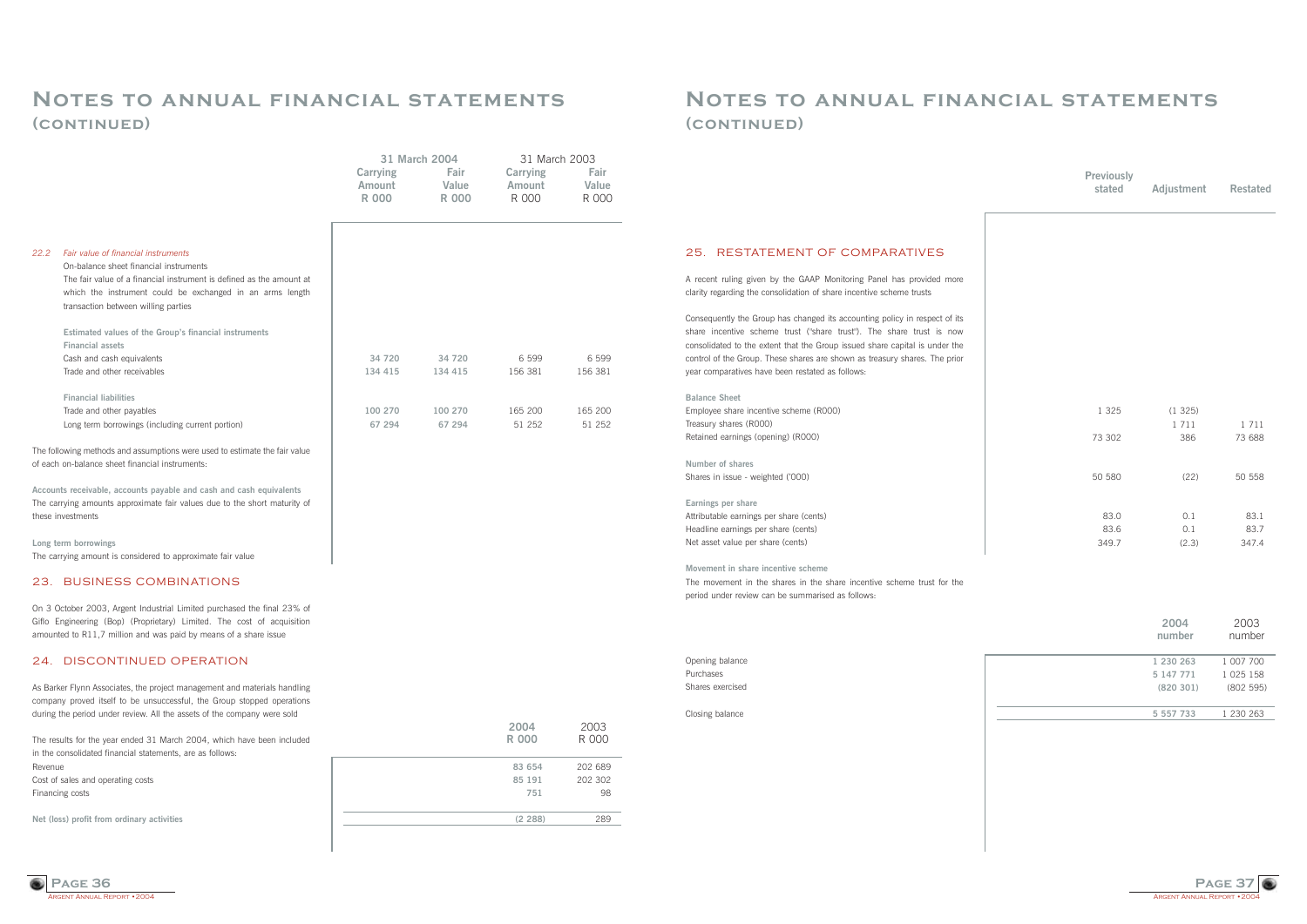

### **Analysis of Shareholders / Beneficial Holders** *as at 31 March 2004*

# **Shareholders in Excess of Five Percent**

*as at 31 March 2004*

Directors' direct Directors' indirect Pension, provident funds, insurance companies and other corporate bodies Individuals - holders of 5 000 or more shares - holders of less than 5 000 shares

**Total**

H.C. Scharrighuisen Old Mutual Argent Employee Share Option Scheme Stanlib Asset Managers

# **DIRECTORS' SHAREHOLDING**

Antonic M.J. Cox S.J. Day P.A. Hendry T.R. Scharrighuisen T. Smith D. Youngman G.K.

**Total**

|               | Number of<br>shares held |               | % of total<br>issued shares |
|---------------|--------------------------|---------------|-----------------------------|
| 2004<br>R 000 | 2003<br>R 000            | 2004<br>R 000 | 2003<br>R 000               |
|               |                          |               |                             |
| 794 104       | 605 390                  | 1.18          | 1.04                        |
| 9 968 054     | 10 926 098               | 14.86         | 18.74                       |
| 42 619 306    | 34 673 411               | 63.53         | 59.47                       |
| 11 976 653    | 10 796 531               | 17.85         | 18.52                       |
| 1 731 934     | 1 306 275                | 2.58          | 2.23                        |
| 67 090 051    | 58 307 705               | 100           | 100                         |

| Number of shares | $\frac{0}{2}$ |
|------------------|---------------|
|                  |               |
| 6 585 363        | 9.82          |
| 6 490 838        | 9.67          |
| 5 557 733        | 8.28          |
| 4 175 951        | 6.22          |
|                  |               |

| Number of shares held |           |  |
|-----------------------|-----------|--|
| <b>Direct</b>         | Indirect  |  |
| 270 406               |           |  |
| 72 906                |           |  |
| 347 406               |           |  |
|                       | 399 129   |  |
|                       | 9 568 925 |  |
| 53 946                |           |  |
| 49 440                |           |  |
|                       |           |  |
| 794 104               | 9 968 054 |  |

*as at 31 March 2004*



# **Subsidiary Companies**

**Main Business**

A Steel & Steel Related Products

B Non Steel Related

C Properties

|                                                                                                                  | Issued share % held by<br>capital in<br>Rands unless | Argent | <b>Shares</b><br>at cost | % held by<br>Argent | <b>Shares</b><br>at cost | Owing to<br>Argent by<br>subsidiary | Owing to<br>Argent by<br>subsidiary | Main<br>business |
|------------------------------------------------------------------------------------------------------------------|------------------------------------------------------|--------|--------------------------|---------------------|--------------------------|-------------------------------------|-------------------------------------|------------------|
|                                                                                                                  | otherwise<br>stated                                  | 2004   | 2004<br><b>R000</b>      | 2003                | 2003<br><b>R000</b>      | 2004<br><b>R000</b>                 | 2003<br><b>R000</b>                 |                  |
| <b>NAME OF SUBSIDIARY</b><br>All Proprietary Limited and incorporated<br>in South Africa unless otherwise stated |                                                      |        |                          |                     |                          |                                     |                                     |                  |
| Argent Industrial Investments                                                                                    | 3 3 0 0                                              | 100    | 1911                     | 100                 | 1911                     | 17 785                              | 17 490                              | C                |
| Argent Steel Group                                                                                               | 150                                                  | 100    | 12 785                   | 100                 | 12 785                   | 6 7 2 4                             | (46838)                             | Α                |
| Bavarian Metal Industries                                                                                        | 1 000                                                | 100    | 1                        | 100                 | -1                       | 864                                 | 4 0 5 5                             | Α                |
| Excalibur Vehicle Accessories                                                                                    | 100                                                  | 100    | 18 500                   | 100                 | 18 500                   | 2 4 6 5                             |                                     | Α                |
| <b>GHL Properties</b>                                                                                            | 4 0 0 0                                              | 100    |                          | 100                 |                          | 2 9 8 7                             | 1 101                               | C                |
| Giflo Engineering (Bop)                                                                                          | 100                                                  | 100    | 28 797                   | 77                  | 17 020                   | (36 398)                            | 7930                                | Α                |
| Jetmaster                                                                                                        | 11 960                                               | 100    | 24 247                   | 100                 | 24 247                   | 2 2 7 0                             | (3371)                              | Α                |
| Koch's Cut and Supply Steel Centre                                                                               | 100                                                  | 100    | 5 300                    | 100                 | 5 300                    | 4 2 3 1                             | 3 800                               | Α                |
| Megamix                                                                                                          | 100                                                  | 100    | 15 000                   | 100                 | 1                        | (22498)                             | (9447)                              | Β                |
| New Joules Engineering North America                                                                             |                                                      |        |                          |                     |                          |                                     |                                     |                  |
| Inc. (incorporated in America)                                                                                   | <b>USD 1 000</b>                                     | 100    | 293                      | 100                 | 294                      | 9 3 7 0                             | 67 039                              | Β                |
| New Joules Engineering                                                                                           | 4 0 0 0                                              | 100    | 5 9 5 4                  | 100                 | 5 9 5 4                  | (461)                               | 3781                                | Α                |
| Non operating subsidiaries                                                                                       | 57 300                                               | 100    | 1                        | 100                 | 239                      | (1, 243)                            | (5594)                              | A, B, C          |
| NWN Automotive Precision Engineering                                                                             | 4 0 0 0                                              | 100    | 2 100                    | 100                 | 2 100                    | 4 2 6 0                             | 4 9 7 1                             | B                |
| Palisade Trading                                                                                                 | 100                                                  | 100    |                          | 100                 |                          | 1 370                               | 1800                                | A                |
| Parlance Investments                                                                                             | 120                                                  | 100    | 559                      | 100                 | 559                      | 4 0 2 8                             | 1729                                | C                |
| <b>Villiersdorp Quarries</b>                                                                                     | 100                                                  | 100    | 1                        | 100                 | 1                        |                                     | (1517)                              | B                |
| <b>TOTAL</b>                                                                                                     |                                                      |        | 115 449                  |                     | 88 912                   | (4246)                              | 46 929                              |                  |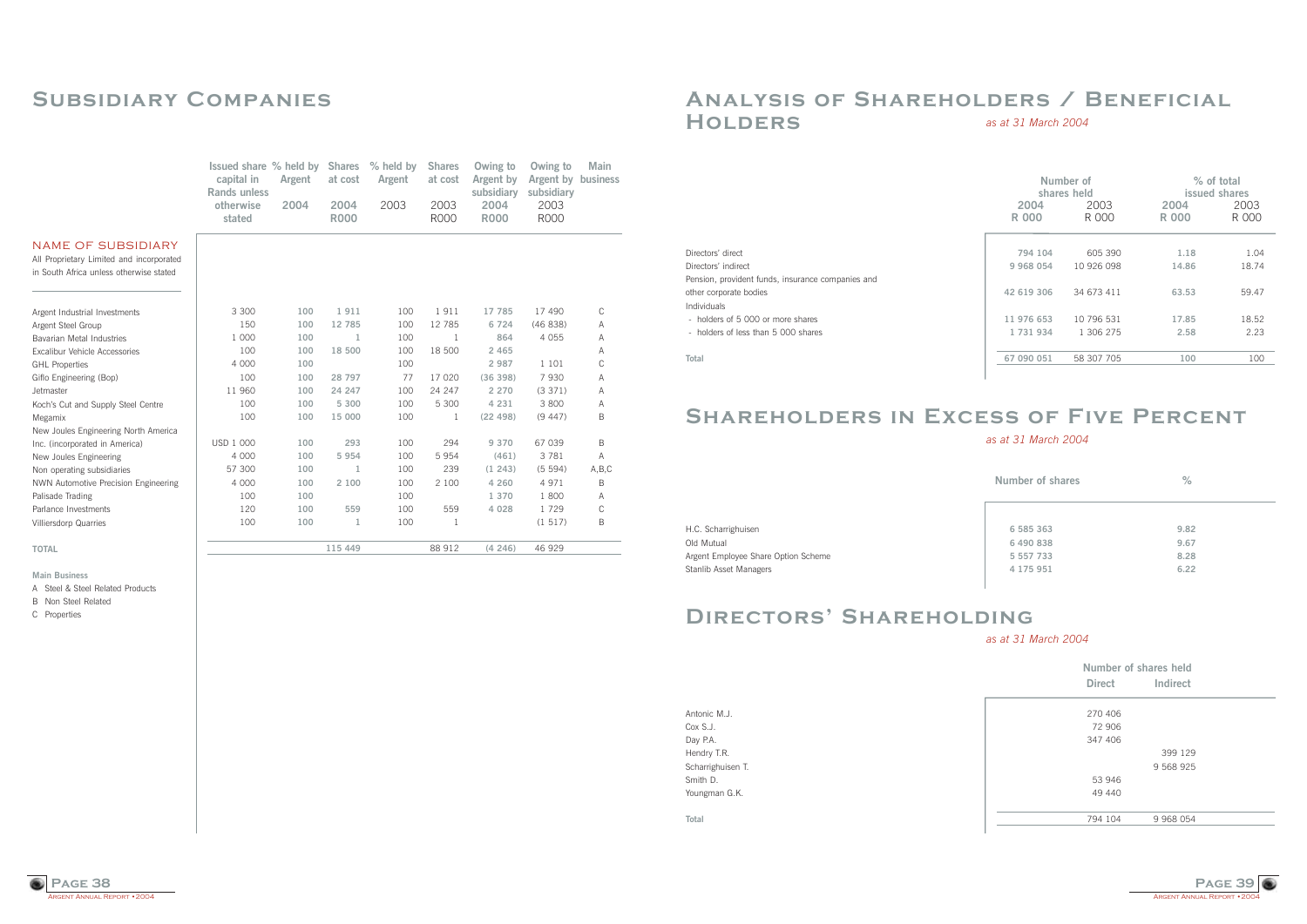

### **notice of annual general meeting**

*Notice is hereby given that the annual general meeting of shareholders of Argent Industrial Limited will be held on Friday 20 August 2004 at 10am in the Argent Industrial Limited Board Room, 1316 Club House Street, Maraisburg, Roodepoort for the following purposes:*

*To consider and if deemed fit, to pass with or without modification, the following ordinary resolutions.*

The appointments are in accordance with the provisions of the Company's Articles of Association.

#### 1. Ordinary Resolution Number 1

To receive and adopt the Group annual financial statements for the year ended 31 March 2004

#### 2. Ordinary Resolution Number 2

To approve the appointment of the following directors:

- Mr T Scharrighuisen as Non-Executive Chairman
- Mr P Day as a Non-Executive Director
- Mr F Litchka as a Non-Executive Director

#### 3. Ordinary Resolution Number 3

To authorise the directors in terms of the company's articles of association, until this authority lapses at the next annual general meeting of the company, and unless it is renewed at the next general meeting of the company provided that it shall not extend beyond 15 months, to allot and issue any shares for cash subject to the Rules and Requirements of the JSE Securities Exchange South Africa ("JSE") on the following basis:

In terms of the Listing Requirements of the JSE a 75% majority of the votes cast by shareholders present or represented by proxy at the general meeting must be cast in favour of Ordinary Resolution Number 3 for it to be approved

#### 4 ORDINARY RESOLUTION NUMBER 4

- 1. allotment and issue of shares must be made to persons qualifying as public shareholders as defined in the Listing Requirements of the JSE;
- 2. the number of shares issued for cash shall not in the aggregate in any one financial year exceed 15% of the company's issued share capital. The number of shares which may be issued shall be based on the number of shares in issue at the date of such application less any shares issued during the current financial year, provided that any shares to be issued pursuant to a rights issue (announced, irrevocable and underwritten) or acquisition (concluded up to the date of application) may be included as though they were shares in issue at the date of application;
- 3. the maximum discount at which shares may be issued is 10% of the weighted average traded price on the JSE of those shares over 30 days prior to the date that the price of the issue is determined or agreed by the directors of the company;

4. after the company has issued shares for cash which represent, on a cumulative basis within the financial year, 5% or more of the number of shares in issue prior to that issue, the company shall publish an announcement containing full details of the issue, including the effect of the issue on the net asset value and earnings per share.

To re appoint Messrs Etchells James Kruger and Associates Inc. as the Company auditors.

#### 5. Ordinary Resolution Number 5

To transact any other business as may be transacted at a General Meeting.

#### Voting and Proxies

On a show of hands every Argent shareholder holding ordinary shares who (being an individual) is present in person, or (being a Company) is present by a representative or proxy not being himself a member is allowed to vote at the annual general meeting and shall have one vote and upon a poll every member holding Argent ordinary shares who is present in person or by proxy (or being a Company is represented) shall have one vote for every Argent ordinary share of which he is the registered member.

A member entitled to attend and vote at the annual general meeting is entitled to appoint a proxy to attend and speak and, on a poll, vote in such a memberís stead. A proxy need not be a member of the Company.

Registered shareholders of certificated Argent shares and holders of dematerialised Argent shares in their "own name" who are unable to attend the annual general meeting, must complete and return the attached form of proxy in accordance with the instructions contained therein so as to be received by the Transfer Secretaries, Ultra Registrars, Fifth Floor, 11 Diagonal Street, Johannesburg, (P.O. Box 4844, Johannesburg 2001) by no later than 12am Tuesday, 17 August 2004.



### **JSE Securities Exchange Performance**

*as at 31 March 2004*

|                                          | 2004     | 2003    | 2002    | 2001   | 2000    |
|------------------------------------------|----------|---------|---------|--------|---------|
|                                          |          |         |         |        |         |
|                                          |          |         |         |        |         |
| Number of shares traded (000)            | 24 4 9 3 | 8 5 4 4 | 3 4 7 7 | 3454   | 5 8 2 4 |
| % of total issued shares                 | 36.5     | 14.7    | 7.8     | 8.5    | 14.8    |
| Value of shares traded (ROOO)            | 78 707   | 21 574  | 5 5 1 9 | 3975   | 6 2 4 3 |
| Prices quoted (cents per share)          |          |         |         |        |         |
| highest                                  | 390      | 370     | 185     | 133    | 160     |
| lowest                                   | 220      | 160     | 115     | 90     | 15      |
| closing                                  | 350      | 280     | 160     | 115    | 110     |
| Market capitalisation at year end (R000) | 234 815  | 163 262 | 71 055  | 46 559 | 43 242  |
| Price earnings ratio                     | 3.5      | 3.4     | 3.3     | 2.7    | 3.1     |
| Earnings yield                           | 28.3     | 29.7    | 30.1    | 37.1   | 32.5    |
| Dividend yield                           | 5.1      | 6.1     | 8.1     | 10.4   | 10.9    |

|                             | <b>Members</b> | $\%$  | <b>Shares</b> | $\%$  |
|-----------------------------|----------------|-------|---------------|-------|
| Public                      | 2 6 7 8        | 99.51 | 43 372 729    | 64.65 |
| Directors                   |                | 0.26  | 10 762 158    | 16.04 |
| Share Option Scheme         |                | 0.04  | 5 557 733     | 8.28  |
| Other Non-Public Associates | 5              | 0.19  | 7 397 431     | 11.03 |
| Total                       | 2 6 9 1        | 100   | 67 090 051    | 100   |

# **Summary of Shareholder Spread**

*as at 31 March 2004*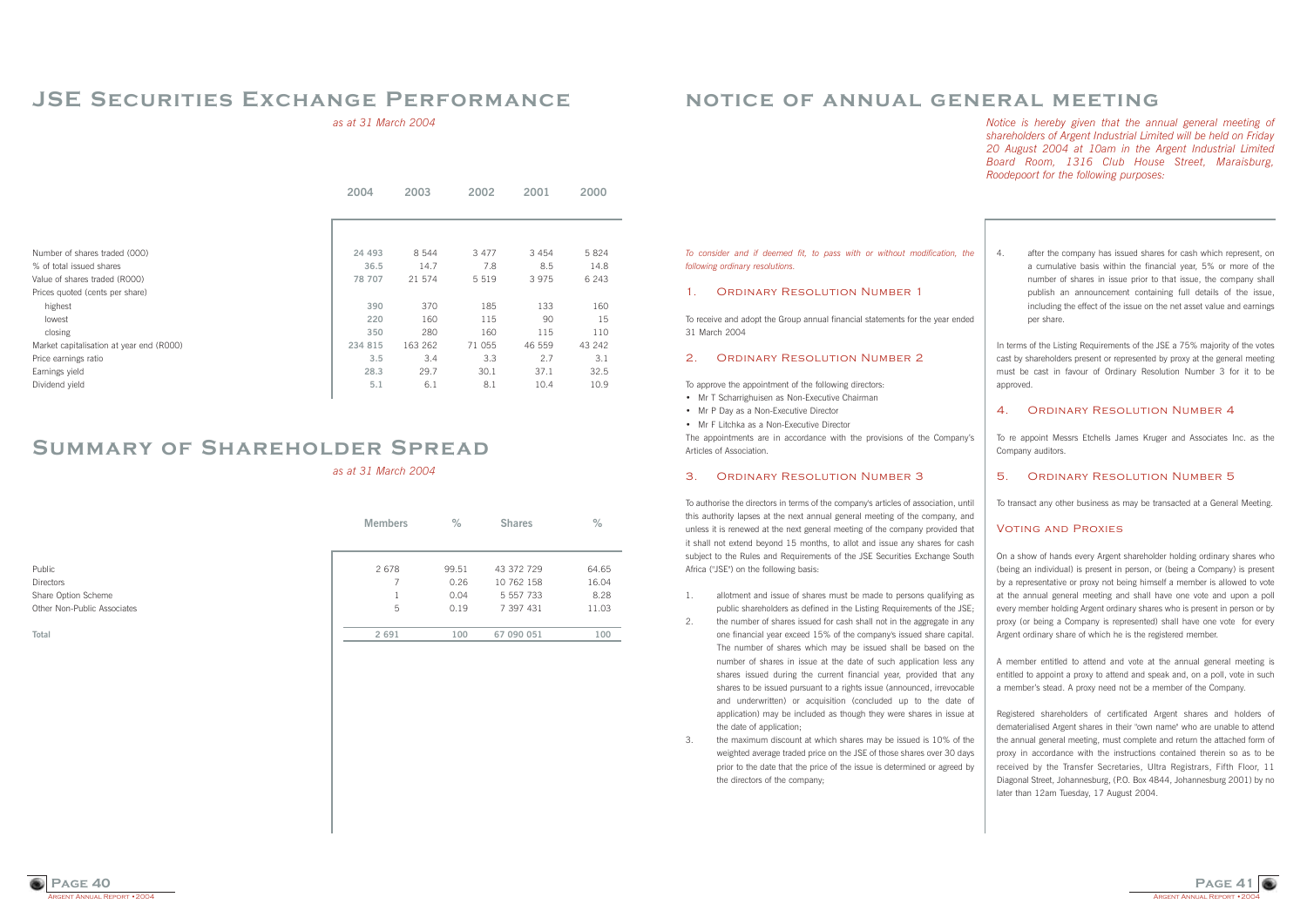**Form of Proxy**

**T. Scharrighuisen** \* (Chairman) **T.R. Hendry** (Chief Executive Officer) **S.J. Cox** (Ms) (Financial Director) **M.J. Antonic** \* **P.A. Day P.H. Lawson D. Smith** (alt) **G. Youngman** (alt) \* **F Litschka**

*This form is only for the use of registered holders of certificated ordinary shares in the Company and the holders of dematerialised ordinary share in their "own name" in the capital of the company at the annual general meeting to be held at 10:00am on Friday, 20* August 2004 in the Argent board room ("the annual general *meeting*").

\* non-executive

### FORM OF PROXY

Holders of dematerialised ordinary shares in the Company which shares are not registered in their "own name" must not complete this form of proxy but should timeously inform their Central Securities Depository Participant ("CSDP") or broker of their intention to attend the annual general meeting and request such CSDP or broker with their voting instructions should they not wish to attend the annual general meeting in person. Such ordinary shareholders must not return this form of proxy to the Transfer Secretaries.

| I/We                  |                                               |                |
|-----------------------|-----------------------------------------------|----------------|
| being the holder/s of | shares in Argent, hereby appoint (see Note 1) |                |
|                       |                                               | or failing him |
| $\overline{2}$        |                                               | or failing him |

Holders of certificated ordinary shares in the Company through a nominee must provide such nominee with their voting instructions in terms of the custody agreement entered into with such nominees. If such holders wish to attend the annual general meeting in person, then they will need to request such nominee to provide them with the necessary authority to attend and vote such shares.

3. the Chairman of the annual general meeting as my/our proxy to attend and speak and vote for me/us on my/our behalf at the annual general meeting of members of the Company, which will be held for the purpose of consideration, and if deemed fit, passing with or without modification, the resolutions to be proposed at the annual general meeting and at each adjournment of the annual general meeting and to vote for or against the ordinary and special resolutions or to abstain from voting. I/We hereby direct that my/our proxy shall exercise his/her discretion as to the manner in which he/she votes, except as indicated.

*(Incorporated in the Republic of South Africa) (Registration number 1993/002054/06) (Share code: ART ISIN: ZAE000019188) ("Argent" or "The Company")* 

#### **DIRECTORS**

|                                           | For | Against | Abstain |
|-------------------------------------------|-----|---------|---------|
|                                           |     |         |         |
| Ordinary resolution number 1              |     |         |         |
| to consider the financial statements      |     |         |         |
| Ordinary resolution number 2              |     |         |         |
| to appoint Directors                      |     |         |         |
| Ordinary resolution number 3              |     |         |         |
| to authorise Directors to allot and issue |     |         |         |
| unissued ordinary shares for cash         |     |         |         |
| Ordinary resolution number 4              |     |         |         |
| to re-appoint Messrs Etchels              |     |         |         |
| James Kruger & Associates Inc.            |     |         |         |
| as the Company's auditors                 |     |         |         |
| Ordinary resolution number 5              |     |         |         |
| to transact any other business            |     |         |         |

Inset an "X" in the relevant space above according to how you wish your votes to be cast. However, if you wish to cast your votes in respect of a lesser number of ordinary shares that you own in Argent, Insert the number of ordinary share held in respect of which you desire to vote (see note 2).





### **notice of annual general meeting (continued)**

**Important Notice to Holders of dematerialised shares**

Holders of dematerialised Argent ordinary shares which are not registered in their "own name" must provide their CSDP or broker with their voting instructions in terms of the custody agreement entered into with such CSPD or broker. **If such holders wish to attend the annual general meeting in person, then they will need to request such CSPI or broker to provide them with the necessary authority to attend and to vote such shares.**

**Important Notice to Certificated Holders through a Nominee** 

Holders of certificated Argent ordinary shares through a nominee must provide such nominee with their voting instructions in terms of the custody agreement entered into with such nominee. If such holders wish to attend the annual general meeting in person, then they will need to request such nominee to provide them with the necessary authority to attend and vote such shares.

By order of the Board

**N. Glover (Mrs)** *Company Secretary*

#### *Argent Industrial Limited*